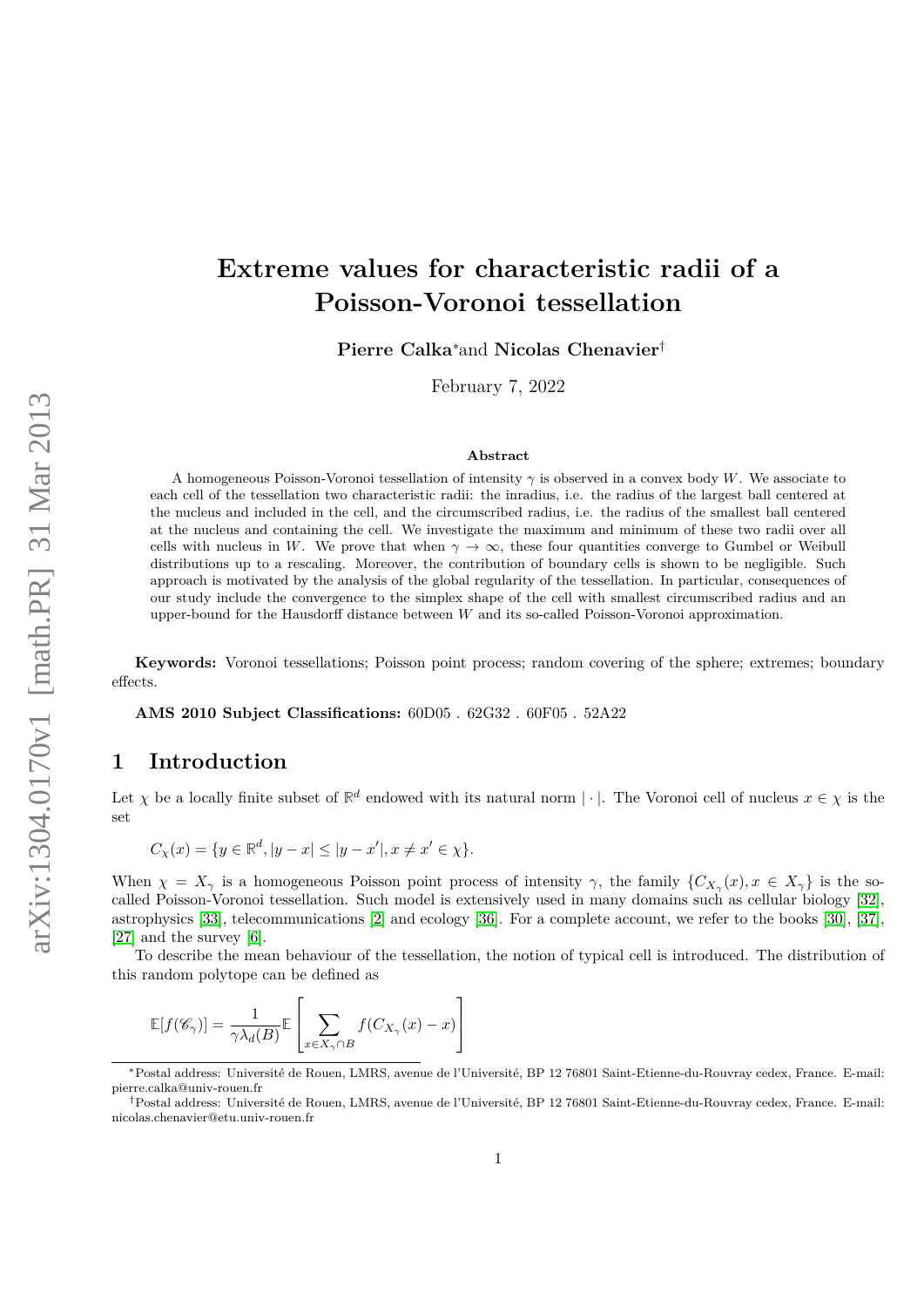where  $f: \mathcal{K}^d \to \mathbb{R}$  is any bounded measurable function on the set of convex bodies  $\mathcal{K}^d$  (endowed with the Hausdorff topology),  $\lambda_d$  is the *d*-dimensional Lebesgue measure and *B* is a Borel subset of  $\mathbb{R}^d$  with finite volume  $\lambda_d(B) \in (0,\infty)$ . Equivalently,  $\mathscr{C}_{\gamma}$  is the Voronoi cell  $C_{X_{\gamma}\cup\{0\}}(0)$  when we add the origin to the Poisson point process: this fact is a consequence of Slivnyak's Theorem, see e.g. Theorem 3.3.5 in [\[37\]](#page-21-4). The study of the typical cell in the literature includes mean values calculations [\[26\]](#page-21-6), second order properties [\[11\]](#page-20-2) and distributional estimates [\[5\]](#page-20-3), [\[3\]](#page-20-4), [\[29\]](#page-21-7). A long standing conjecture due to D.G. Kendall about the asymptotic shape of large typical cell is proved in [\[15\]](#page-20-5).

To the best of our knowledge, extremes of geometric characteristics of the cells, as opposed to their means, have not been studied in the literature up to now. In this paper, we are interested in the following problem: only a part of the tessellation is observed in a convex body *W* (i.e. a convex compact set with non-empty interior) of volume  $\lambda_d(W) = 1$  where  $\lambda_d$  denotes the Lebesgue measure in  $\mathbb{R}^d$ . Let  $f: \mathcal{K}^d \to \mathbb{R}$  be a measurable function, e.g. the volume or the diameter of the cells. What is the limit behaviour of

$$
M_f(\gamma) = \max_{x \in X_\gamma \cap W} f(C_{X_\gamma}(x))
$$

when  $\gamma$  goes to infinity? By scaling invariance of  $X_{\gamma}$ , it is the same as considering a tessellation with fixed intensity and observed in a window  $W_{\rho} := \rho W$  with  $\rho \to \infty$ . We give below some applications of such approach.

First, the study of extremes describes the regularity of the tessellation. For instance, in finite element method, the quality of the approximation depends on some consistency measurements over the partition, see e.g. [\[18\]](#page-20-6).

Another potential application field is statistics of point processes. The key idea would be to identify a point process from the extremes of its underlying Voronoi tessellation. A lot of inference methods have been developed for spatial point processes [\[28\]](#page-21-8). A comparison based on Voronoi extremes may or may not provide stronger results. At least, the regularity seems to discriminate to some extent to some point processes (see for instance a comparison between a determinantal point process and a Poisson point process in [\[23\]](#page-21-9)).

A third application is the so-called Poisson-Voronoi approximation i.e. a discretization of a convex body *W* by the following union of Voronoi cells

$$
\mathscr{V}_{X_{\gamma}}(W) = \bigcup_{x \in X \cap W} C_{X_{\gamma}}(x).
$$

The first breakthrough is due to Heveling and Reitzner [\[14\]](#page-20-7) and includes variance estimates of the volume of symmetric difference. However, the Hausdorff distance between the convex body and its approximation has not been studied yet. It is strongly connected to the maximum of the diameter of the cells which intersect the boundary of *∂W*. We discuss this in section [4](#page-12-0) and prove a rate of convergence of the approximation to the convex body with a suitable assumption on *W*.

Concretely, we are looking for two parameters  $a_f(\gamma)$  and  $b_f(\gamma)$  such that

$$
a_f(\gamma)M_f(\gamma) + b_f(\gamma) \xrightarrow[\gamma \to \infty]{\mathscr{D}} Y
$$

where Y is a non degenerate random variable and  $\stackrel{\mathscr{D}}{\longrightarrow}$  denotes the convergence in distribution. Up to a normalization, the extreme distributions of real random variables which are iid or with a mixing property are of three types: Fréchet, Gumbel or Weibull (see e.g. [\[24\]](#page-21-10) and [\[21\]](#page-21-11)). More about extreme value theory can be found in the reference books by De Haan & Ferreira [\[8\]](#page-20-8) and by Resnick [\[35\]](#page-21-12). Some extremes have been studied in stochastic geometry, for instance the maximum and minimum of inter-point distances of some point processes (see [\[31\]](#page-21-13), [\[25\]](#page-21-14) and [\[16\]](#page-20-9)) or the extremes of particular random fields [\[20\]](#page-21-15) but, to the best of our knowledge, nothing has been done for random tessellations. In our framework, the general theory cannot directly be applied for several reasons: unknown distribution of the characteristic for one fixed cell, dependency between cells and boundary effects. Moreover, the exceedances can be realized in clusters. For example, when the distance between the boundary of the cell and its nucleus is small, this is the same for one of its neighbors. Such clusters lead to the notion of extremal index, which was introduced by Leadbetter in [\[22\]](#page-21-16), and that we will study in a future work.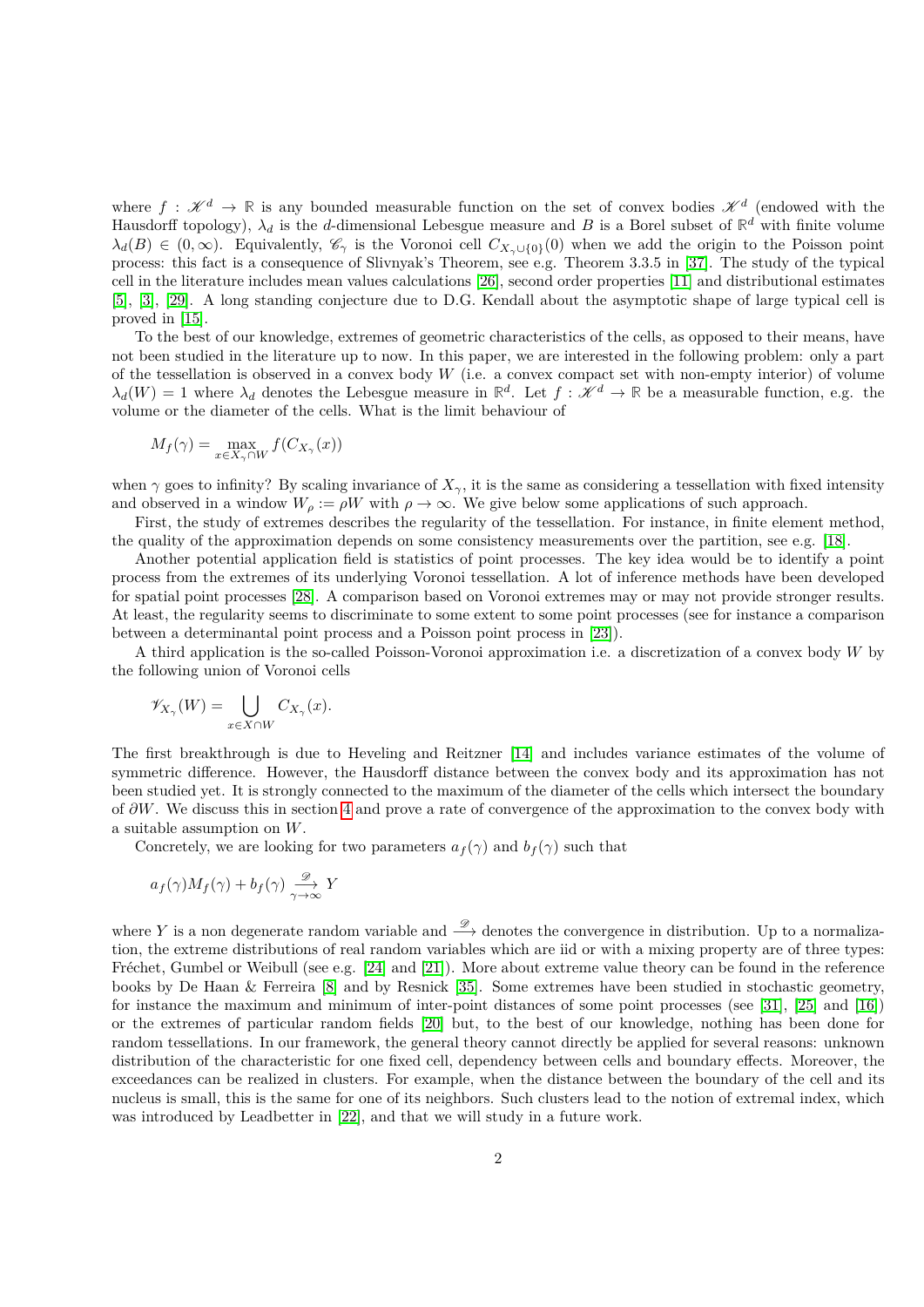In this paper, we are interested in the characteristic radii i.e. inscribed and circumscribed radii of the Voronoi cell  $C_{X_\gamma}(x)$  defined as

$$
r(C_{X_{\gamma}}(x)) = \max\{r \ge 0, B(x,r) \subset C_{X_{\gamma}}(x)\} \text{ and } R(C_{X_{\gamma}}(x)) = \min\{R \ge 0, B(x,R) \supset C_{X_{\gamma}}(x)\}
$$

where  $B(x, r)$  is the ball of radius r centered at x. Two reasons led us to the study of these quantities. First, the distribution tails of the inradius and circumscribed radius of the typical cell are easier to deal with [\[4\]](#page-20-10) compared to other characteristics such as the volume or the number of hyperfaces. Secondly, knowing these two radii provides a better understanding of the cell shape since the boundary of  $C_{X_\gamma}(x)$  is included in the annulus  $B(x, R(C_{X_\gamma}(x)))$  $B(x, r(C_{X_\gamma}(x)))$ . We consider the extremes

<span id="page-2-6"></span>
$$
r_{\max}(\gamma) = \max_{x \in X_{\gamma} \cap W} r(C_{X_{\gamma}}(x)), \quad r_{\min}(\gamma) = \min_{x \in X_{\gamma} \cap W} r(C_{X_{\gamma}}(x))
$$
  
\n
$$
R_{\max}(\gamma) = \max_{x \in X_{\gamma} \cap W} R(C_{X_{\gamma}}(x)), \quad R_{\min}(\gamma) = \min_{x \in X_{\gamma} \cap W} R(C_{X_{\gamma}}(x)).
$$
\n(1)

In the following theorem, we derive the convergence in distribution of these quantities over cells with nucleus in *W*.

<span id="page-2-1"></span>**Theorem 1.** Let  $X_{\gamma}$  be a Poisson point process of intensity  $\gamma$  and W a convex body of volume 1 in  $\mathbb{R}^{d}$ . Then

<span id="page-2-4"></span><span id="page-2-2"></span>
$$
\mathbb{P}\left(2^{d}\kappa_{d}\gamma r_{\max}(\gamma)^{d} - \log(\gamma) \leq t\right) \underset{\gamma \to \infty}{\longrightarrow} e^{-e^{-t}}, \quad t \in \mathbb{R},\tag{2a}
$$

<span id="page-2-5"></span>
$$
\mathbb{P}\left(2^{d-1}\kappa_d\gamma^2 r_{\min}(\gamma)^d \ge t\right) \underset{\gamma \to \infty}{\longrightarrow} e^{-t}, \quad t \ge 0,
$$
\n(2b)

<span id="page-2-3"></span>
$$
\mathbb{P}\left(\kappa_d \gamma R_{\max}(\gamma)^d - \log\left(\alpha_1 \gamma (\log \gamma)^{d-1}\right) \le t\right) \underset{\gamma \to \infty}{\longrightarrow} e^{-e^{-t}}, \quad t \in \mathbb{R},\tag{2c}
$$

$$
\mathbb{P}(\alpha_2 \kappa_d \gamma^{(d+2)/(d+1)} R_{\min}(\gamma)^d \ge t) \underset{\gamma \to \infty}{\longrightarrow} e^{-t^{d+1}}, \quad t \ge 0,
$$
\n(2d)

*where*  $\alpha_1$  *and*  $\alpha_2$  *are given in* [\(43\)](#page-13-0) *and* [\(17\)](#page-7-0) *and*  $\kappa_d = \lambda_d(B(0,1))$ *.* 

The limit distributions are of type II and III and do not depend on the shape of *W*. One can note that the ratios  $r_{\text{max}}(\gamma)/r_{\text{min}}(\gamma)$  and  $R_{\text{max}}(\gamma)/R_{\text{min}}(\gamma)$  are of respective orders  $(\gamma \log \gamma)^{1/d}$  and  $(\gamma^{1/(d+1)} \log \gamma)^{1/d}$ . This quantifies to some extent the irregularity of the Poisson-Voronoi tessellation. Moreover, the ratio  $r_{\text{max}}(\gamma)/R_{\text{max}}(\gamma)$  is bounded. It suggests that large cells tend to be spherical around the nucleus. This fact seems to confirm the D.G. Kendall's conjecture.

As it is written, Theorem 1 is not applicable for concrete data. Indeed, in practice, the only cells which can be measured are included in the window. The following proposition addresses this problem.

<span id="page-2-0"></span>**Proposition 2.** *The extremes of characteristic radii over all cells included in W or over all cells intersecting ∂W have the same limit distributions as*  $r_{\text{max}}(\gamma)$ ,  $r_{\text{min}}(\gamma)$ ,  $R_{\text{max}}(\gamma)$  *and*  $R_{\text{min}}(\gamma)$ *.* 

The convergences are illustrated in Figure [1](#page-2-0) for the cells which are included in  $W = [0, 1]^2$ . For sake of simplicity, the Poisson point process has been realized only in *W*. Because of Proposition [2](#page-2-0) and related arguments, this does not affect the distribution over cells included in *W*. Simulations suggest that the rates of convergence are not the same for all these quantities. Indeed, in a future work, we will show that the rate is of the order of  $\gamma^{-1}$ ,  $\gamma^{-1/4}$  and  $\gamma^{-1/6}$  for  $r_{\min}(\gamma)$ ,  $r_{\max}(\gamma)$  and  $R_{\min}(\gamma)$  respectively.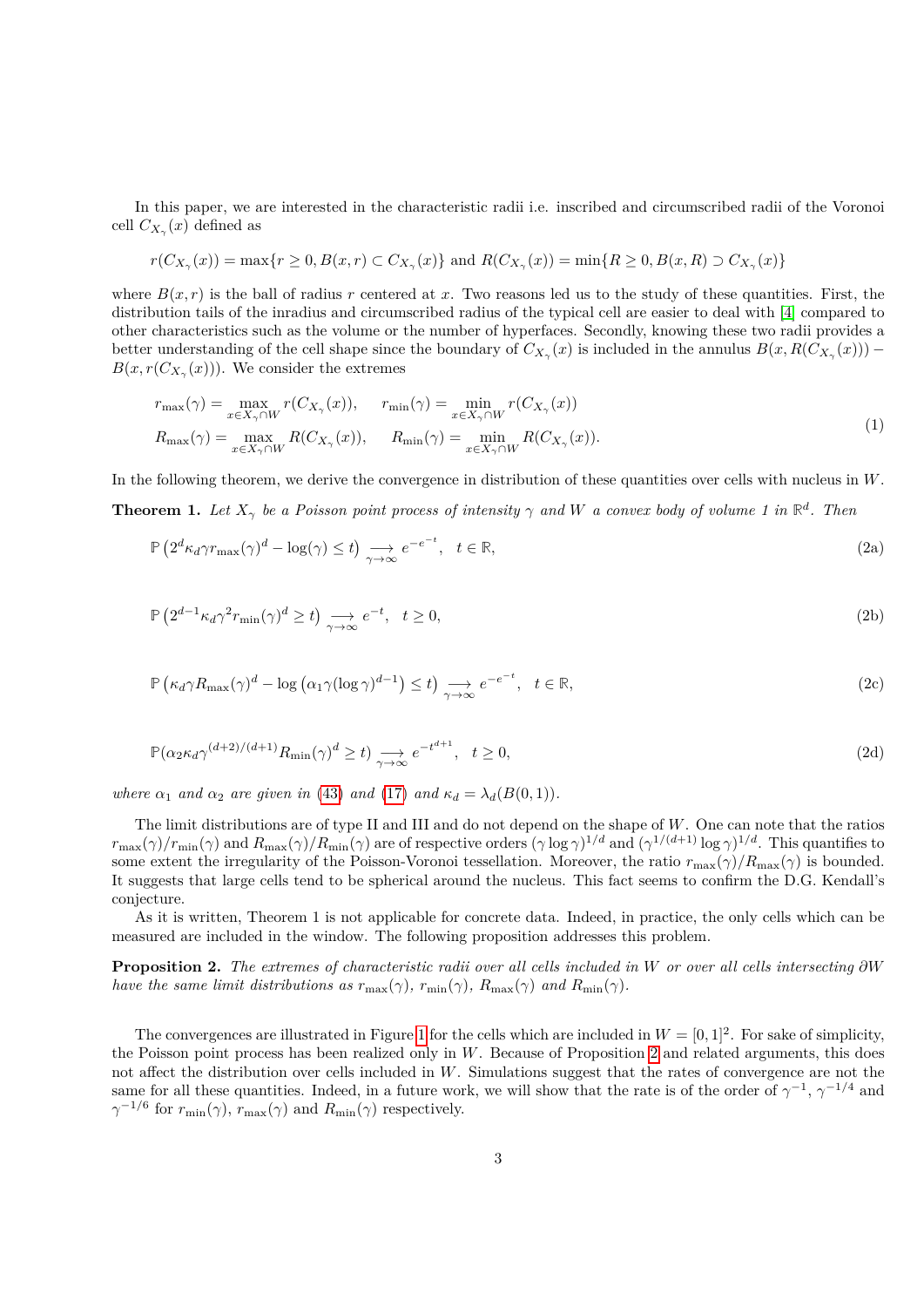

Figure 1: Empirical densities of the extremes based on 3500 simulations of PVT in 2D with  $\gamma = 10000$ , for the cells included in  $W = [0, 1]^2$ , on Matlab<sup>©</sup>. *(a)* Cell maximizing the inradius. *(b)* Cell minimizing the inradius. *(c)* Cell maximizing the circumradius. *(d)* Cell minimizing the circumradius.

All results of Theorem [1](#page-2-1) use geometric interpretations. For the circumscribed radii  $R_{\text{max}}(\gamma)$  and  $R_{\text{min}}(\gamma)$ , we write the distributions as covering probabilities of spheres. The inscribed radii can be interpreted as interpoint distances. A study of the extremes of these distances has been done in several works such as [\[16\]](#page-20-9) and [\[13\]](#page-20-11). For sake of completeness, we have rewritten these results in our setting in particular because the boundary effects are highly non trivial. Convergences [\(2a\)](#page-2-2) and [\(2d\)](#page-2-3) could be obtained by considering underlying random fields and using methods inherited for [\[1\]](#page-20-12) and [\[39\]](#page-22-0). However, this approach does not provide [\(2b\)](#page-2-4) and [\(2c\)](#page-2-5). We will develop this idea in a future work and deduce some rates of convergence.

The paper is organized as follows. In section 2, we provide some preliminary result which shows that the boundary cells are negligible and implies Proposition [2.](#page-2-0) In sections 3, 4 and 5, proofs of [\(2d\)](#page-2-3), [\(2a\)](#page-2-2), [\(2c\)](#page-2-5) and [\(2b\)](#page-2-4) are respectively given. Section 3 requires a technical lemma about deterministic covering of the sphere by caps which is proved in appendix. Section 4 contains an application of [\(2c\)](#page-2-5) to the Hausdorff distance between *W* and its Poisson-Voronoi approximation. In section 5, we get a specific treatment of boundary effects which is more precise than in section 2.

In the rest of the paper, *c* denotes a generic constant which does not depend on  $\gamma$  but may depend on other quantities. The term  $u_\gamma$  denotes a generic function of *t*, dependending on  $\gamma$ , which is specified at the beginning of sections 3,4 and 5.

### **2 Preliminaries on boundary effects**

In this section, we show that the asymptotic behaviour of an extreme is in general not affected by boundary cells. We apply that result directly to the extremes of characteristic radii in order to show that Theorem [1](#page-2-1) implies Proposition [2.](#page-2-0)

Let  $f: \mathcal{K}_d \to \mathbb{R}$  be a *k*-homogeneous measurable function,  $0 \leq k \leq d$  (i.e.  $f(\lambda C) = \lambda^k f(C)$  for all  $\lambda \in \mathbb{R}_+$  and  $C \in \mathcal{K}_d$ . We consider for any  $l \in \mathbb{R}$ 

$$
M_f^b(\gamma, l) = \max_{x \in X_\gamma, C_{X_\gamma}(x) \cap W_{1+l} \neq \varnothing} f(C_{X_\gamma}(x)),
$$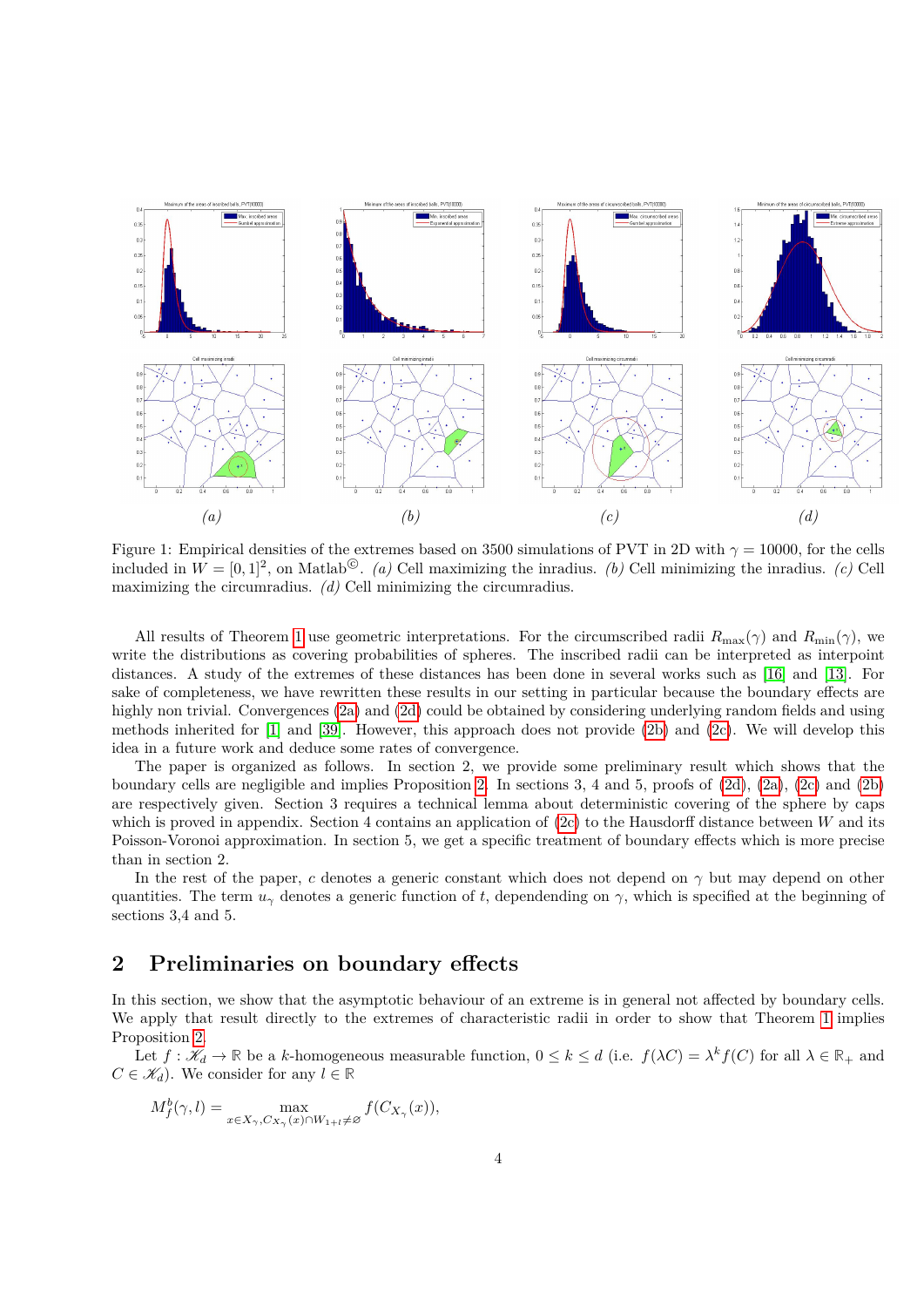$$
M_f(\gamma, l) = \max_{x \in X_{\gamma} \cap W_{1+l}} f(C_{X_{\gamma}}(x)),
$$
  

$$
M_f^i(\gamma, l) = \max_{x \in X_{\gamma}, C_{X_{\gamma}}(x) \subset W_{1+l}} f(C_{X_{\gamma}}(x)),
$$

where  $W_{1+l} = (1+l)W$ . When  $l = 0$ , these maxima are simply denoted by  $M_f^b(\gamma)$ ,  $M_f(\gamma)$  and  $M_f^i(\gamma)$ . We define, for all  $\epsilon > 0$ , a function  $l_{\gamma}$  as

<span id="page-4-1"></span>
$$
l_{\gamma} = \gamma^{-(1-\epsilon)/d}.\tag{4}
$$

Under suitable conditions, the following proposition shows that  $M_f^b(\gamma)$ ,  $M_f(\gamma)$  and  $M_f^i(\gamma)$  satisfy the same convergence in distribution.

<span id="page-4-0"></span>**Proposition 3.** Let *Y* be a random variable and  $a_{\gamma}$ ,  $b_{\gamma}$  two functions such that

<span id="page-4-4"></span>
$$
\frac{a_{\gamma}}{a_{\gamma\pm}} \underset{\gamma \to \infty}{\longrightarrow} 1, \quad l_{\gamma} b_{\gamma} \underset{\gamma \to \infty}{\longrightarrow} 0 \quad and \quad \frac{b_{\gamma} a_{\gamma\pm} - a_{\gamma} b_{\gamma\pm}}{a_{\gamma}} \underset{\gamma \to \infty}{\longrightarrow} 0 \tag{5}
$$

*with*  $\gamma_+ = (1 + l_\gamma)^k \gamma$  *and*  $\gamma_- = (1 - l_\gamma)^k \gamma$  *for a certain*  $\epsilon$ *. Then* 

$$
a_{\gamma}M_f^b(\gamma) + b_{\gamma} \xrightarrow[\gamma \to \infty]{\mathscr{D}} Y \Longleftrightarrow a_{\gamma}M_f(\gamma) + b_{\gamma} \xrightarrow[\gamma \to \infty]{\mathscr{D}} Y \Longleftrightarrow a_{\gamma}M_f^i(\gamma) + b_{\gamma} \xrightarrow[\gamma \to \infty]{\mathscr{D}} Y.
$$

Before proving Proposition [3,](#page-4-0) we need an intermediary result due to Heinrich, Schmidt and Schmidt (Lemma 4.1 of [\[12\]](#page-20-13)) which shows that, with high probability, the cells which intersect *∂W* have nucleus close to *∂W*. Actually, they showed it for any stationary tessellation of intensity 1 which is observed in a window  $\rho W$  with  $\rho \to \infty$ . For sake of completeness, we rewrite their result in a more explicit version for a Poisson-Voronoi tessellation.

<span id="page-4-2"></span>**Lemma 1.** (Heinrich, Schmidt and Schmidt) Let us denote by  $A_{\gamma}$  and  $B_{\gamma}$  the events

$$
A_\gamma=\left\{\bigcap_{x\in X_\gamma}\{C_{X_\gamma}(x)\cap W=\varnothing\}\cup\{x\in W_{1+l_\gamma}\}\right\}\text{ and }B_\gamma=\left\{\bigcap_{x\in X_\gamma}\{C_{X_\gamma}(x)\subset W\}\cup\{x\not\in W_{1-l_\gamma}\}\right\}
$$

where  $l_\gamma$  is given in [\(4\)](#page-4-1). Then  $\mathbb{P}(A_\gamma)$  and  $\mathbb{P}(B_\gamma)$  converge to 1 as  $\gamma$  goes to infinity.

**Proof of Lemma [1.](#page-4-2)** In [\[12\]](#page-20-13), it is shown that

<span id="page-4-3"></span>
$$
\mathbb{P}\left(\left\{\bigcap_{x\in X_1} \{C_{X_1}(x) \cap W_{\rho} = \varnothing\} \cup \{x \in W_{\rho+q(\rho)}\}\right\} \cap \left\{\bigcap_{x\in X_1} \{C_{X_1}(x) \subset W_{\rho}\} \cup \{x \notin W_{\rho-q(\rho)}\}\right\}\right) \underset{\gamma \to \infty}{\longrightarrow} 1 \tag{6}
$$

where  $q(\rho)$  is the solution of the functional equation

$$
\rho^d = H(q^d(\rho)).
$$

The function  $H : \mathbb{R}_+ \to \mathbb{R}_+$  is convex, strictly increasing on its support  $(x_o, \infty)$  (for some  $x_0 \ge 0$ ), such that  $H(x)/x$ is non-decreasing for  $x > 0$ ,  $\lim H(x)/x = \infty$  and  $\mathbb{E}[H(D^d(\mathscr{C}_1))] < \infty$  where  $D(\mathscr{C}_1)$  is the diameter of the typical cell.

In the case of a Poisson-Voronoi tessellation,  $q(\rho)$  can be made explicit. Indeed, we can show that all moments of  $D(\mathscr{C}_1)$  exist since  $D(\mathscr{C}_1) \leq 2R(\mathscr{C}_1)$  and  $R(\mathscr{C}_1)$  is shown to have an exponentially decreasing tail in any dimension by an argument similar to Lemma 1 of [\[9\]](#page-20-14). Consequently, for a fixed  $\epsilon \in (0,1)$ , the functions *H* and *q* can be chosen as  $H(x) = x^{1/\epsilon}$  and  $q(\rho) = \rho^{\epsilon}$ . Using the scaling property of Poisson point process,

$$
X_1 \cap W_{\rho} \stackrel{\mathscr{D}}{=} \gamma^{1/d}(X_{\gamma} \cap W) \text{ and } X_1 \cap W_{\rho \pm q(\rho)} \stackrel{\mathscr{D}}{=} \gamma^{1/d}(X_{\gamma} \cap W_{1 \pm l_{\gamma}})
$$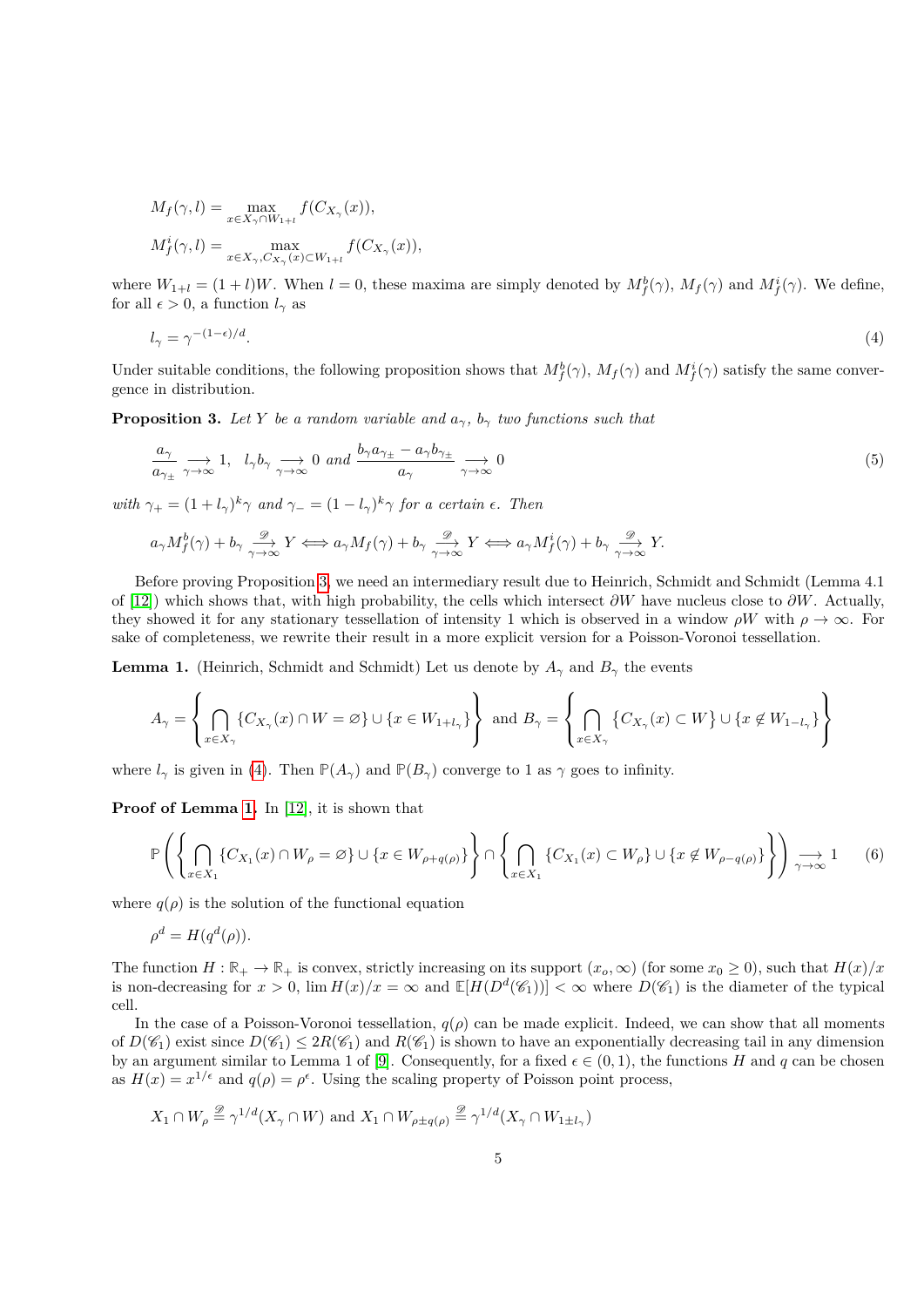where  $\gamma = \rho^d$  and  $l_{\gamma} = \gamma^{-(1-\epsilon)/d}$ . We deduce Lemma [1](#page-4-2) from [\(6\)](#page-4-3).

**Proof of Proposition [3.](#page-4-0)** First equivalence: Let us assume that  $a_{\gamma}M_f^b(\gamma) + b_{\gamma}$  converges in distribution to Y. On the event  $A_{\gamma}$ ,  $\forall x \in X_{\gamma}$ ,  $C_{X_{\gamma}}(x) \cap W \neq \emptyset \implies x \in W_{1+l_{\gamma}}$ . Hence

<span id="page-5-0"></span>
$$
M_f^b(\gamma) \le M_f(\gamma, l_\gamma) \le M_f^b(\gamma, l_\gamma). \tag{7}
$$

Because of Lemma [1,](#page-4-2) it is enough to show the convergence in distribution of the random variables conditionally on *Aγ*. Thanks to the scaling property of Poisson point process and the *k*-homogeneity of *f*

<span id="page-5-2"></span>
$$
M_f^b(\gamma, l_\gamma) \stackrel{\mathcal{D}}{=} (1 + l_\gamma)^k M_f^b(\gamma_+) \tag{8}
$$

with  $\gamma_+ = (1 + l_\gamma)^k \gamma$ . We deduce from [\(7\)](#page-5-0),[\(8\)](#page-5-1) and [\(5\)](#page-4-4) that  $a_\gamma M_f(\gamma, l_\gamma) + b_\gamma$  converges in distribution to *Y*. By the scaling property, we get

$$
a_{\gamma}M_f(\gamma) + b_{\gamma} \xrightarrow[\gamma \to \infty]{\mathscr{D}} Y. \tag{9}
$$

Conversely, if [\(9\)](#page-5-2) holds then, using the fact that

$$
M_f(\gamma) \le M_f^b(\gamma) \le M_f(\gamma, l_\gamma) \stackrel{\mathscr{D}}{=} (1 + l_\gamma) M_f(\gamma_+)
$$

and proceeding along the same lines, we get  $a_{\gamma}M_f^b(\gamma) + b_{\gamma} \xrightarrow[\gamma \to \infty]{\mathscr{D}} Y$ .

*Second equivalence:* On the event  $B_{\gamma}$ ,  $\forall x \in X_{\gamma}$ ,  $x \in W_{1-l_{\gamma}} \implies C_{X_{\gamma}}(x) \subset W$ . We prove the second equivalence as previously noting that, conditionally on *B<sup>γ</sup>*

$$
M_f^i(\gamma, -l_\gamma) \le M_f(\gamma, -l_\gamma) \le M_f^i(\gamma) \le M_f(\gamma). \tag{10}
$$

<span id="page-5-5"></span><span id="page-5-1"></span>
$$
\Box
$$

### **3 Proof of** [\(2d\)](#page-2-3) **and** [\(2a\)](#page-2-2)

**Proof of** [\(2d\)](#page-2-3). Let  $t \geq 0$  be fixed. We denote by  $u_{\gamma}$  the following function:

$$
u_{\gamma} = u_{\gamma}(t) = \left(\alpha_2^{-1} \kappa_d^{-1} \gamma^{-(d+2)/(d+1)} t\right)^{1/d} \tag{11}
$$

where  $\alpha_2$  is given by [\(17\)](#page-7-0). Our aim is to prove that  $\mathbb{P}(R_{\min}(\gamma) \geq u_\gamma)$  converges to  $e^{-t^{d+1}}$  where  $R_{\min}(\gamma)$  has been defined in [\(1\)](#page-2-6). The main idea is to deduce the asymptotic behaviour of  $R_{\min}(\gamma)$  from the study of finite dimensional distributions  $(R(C_{X_{\gamma}\cup\{\mathbf{x}_K\}}(x_1)),\ldots,R(C_{X_{\gamma}\cup\{\mathbf{x}_K\}}(x_K))$  for all  $\{\mathbf{x}_K\}=\{x_1,\ldots,x_K\}$  and  $K\geq 1$ . To do this, we write a new adapted version of a lemma due to Henze (see Lemma p. 345 in [\[13\]](#page-20-11)) in a context of Poisson point process.

<span id="page-5-3"></span>**Lemma 2.** Let  $f : \mathcal{K}_d \to \mathbb{R}$ ,  $F : \mathcal{K}_d \to \mathbb{R}$  be two measurable functions and A a Borel subset of  $\mathbb{R}$ . Let us assume that for any  $K \geq 1$ ,

<span id="page-5-4"></span>
$$
\gamma^K \int_{W^K} \mathbb{P} \left( \forall i \le K, f(C_{X_\gamma \cup \{\mathbf{x}_K\}}(x_i)) < u_\gamma, F(C_{X_\gamma \cup \{\mathbf{x}_K\}}(x_i)) \in A \right) d\mathbf{x}_K \underset{\gamma \to \infty}{\longrightarrow} \lambda^K \tag{12}
$$

where  $d\mathbf{x}_K = dx_1 \cdots dx_K$ . Then

$$
\mathbb{P}\left(\min_{x\in X_{\gamma}\cap W, F(C_{X_{\gamma}}(x))\in A} f(C_{X_{\gamma}}(x)) \ge u_{\gamma}\right) \underset{\gamma\to\infty}{\longrightarrow} e^{-\lambda}.
$$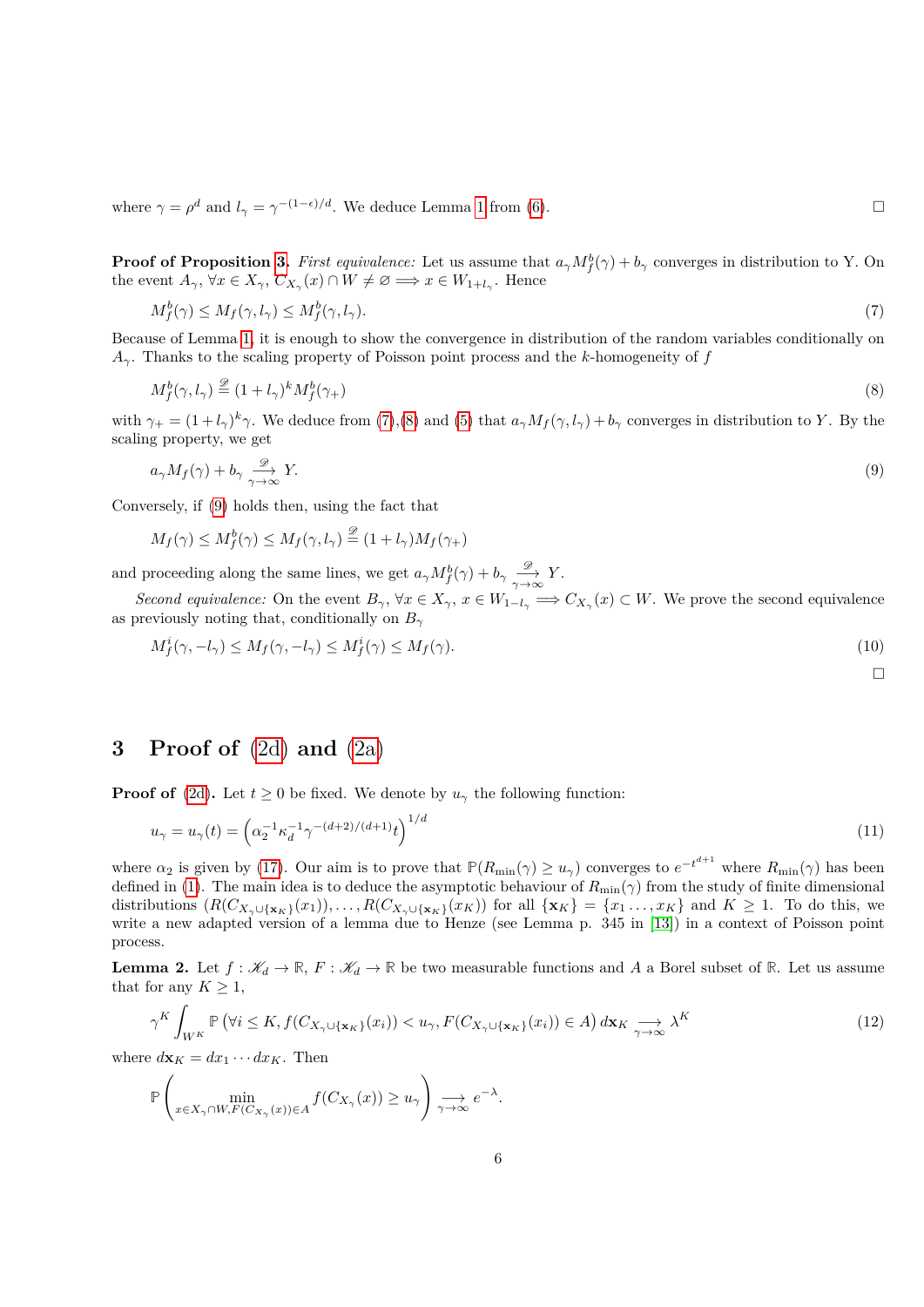**Proof of Lemma [2.](#page-5-3)** Let K be a fixed integer. The proof is close to the proof of Henze's Lemma and uses Bonferroni inequalities: one can show that if  $A_{x,X_\gamma}$  is an  $X_\gamma$ -measurable event for all  $x \in X_\gamma \cap W$ , then

<span id="page-6-0"></span>
$$
\sum_{k=0}^{2K} \frac{(-1)^{k+1}}{k!} \mathbb{E} \left[ \sum_{(x_1, \dots, x_k) \neq \in X_{\gamma} \cap W} \mathbb{1}_{A_{x_1, X_{\gamma}}} \dots \mathbb{1}_{A_{x_k, X_{\gamma}}} \right] \leq \mathbb{P} \left( \bigcup_{x \in X_{\gamma} \cap W} A_{x, X_{\gamma}} \right)
$$
\n
$$
\leq \sum_{k=0}^{2K+1} \frac{(-1)^{k+1}}{k!} \mathbb{E} \left[ \sum_{(x_1, \dots, x_k) \neq \in X_{\gamma} \cap W} \mathbb{1}_{A_{x_1, X_{\gamma}}} \dots \mathbb{1}_{A_{x_k, X_{\gamma}}} \right]. \tag{13}
$$

where  $(x_1, \ldots, x_k)$ <sub> $\neq$ </sub> means that  $(x_1, \ldots, x_k)$  is a *k*-tuple of distinct points. Applying [\(13\)](#page-6-0) to

$$
A_{x,X_{\gamma}} = \{f(C_{X_{\gamma}}(x)) < u_{\gamma}\} \cap \{F(C_{X_{\gamma}}(x)) \in A\},\
$$

from Slivnyak's formula (see Corollary 3.2.3 in [\[37\]](#page-21-4)), we obtain

$$
\sum_{k=0}^{2K+1} \frac{(-1)^k}{k!} \gamma^k \int_{W^k} \mathbb{P} \left( \forall i \leq K, f(C_{X_{\gamma} \cup \{\mathbf{x}_K\}}(x_i)) < u_{\gamma}, F(C_{X_{\gamma} \cup \{\mathbf{x}_K\}}(x_i)) \in A \right) d\mathbf{x}_k
$$
\n
$$
\leq \mathbb{P} \left( \min_{x \in X_{\gamma} \cap W, F(C_{X_{\gamma}}(x)) \in A} f(C_{X_{\gamma}}(x)) \geq u_{\gamma} \right)
$$
\n
$$
\leq \sum_{k=0}^{2K} \frac{(-1)^k}{k!} \gamma^K \int_{W^k} \mathbb{P} \left( \forall i \leq K, f(C_{X_{\gamma} \cup \{\mathbf{x}_K\}}(x_i)) < u_{\gamma}, F(C_{X_{\gamma} \cup \{\mathbf{x}_K\}}(x_i)) \in A \right) d\mathbf{x}_k.
$$

From [\(12\)](#page-5-4), we obtain

$$
\sum_{k=0}^{2K+1} \frac{(-1)^k}{k!} \lambda^k \le \liminf_{\gamma \to \infty} \mathbb{P}\left(\min_{x \in X_{\gamma} \cap W, F(C_{X_{\gamma}}(x)) \in A} f(C_{X_{\gamma}}(x)) \ge u_{\gamma}\right)
$$
  

$$
\le \limsup_{\gamma \to \infty} \mathbb{P}\left(\min_{x \in X_{\gamma} \cap W, F(C_{X_{\gamma}}(x)) \in A} f(C_{X_{\gamma}}(x)) \ge u_{\gamma}\right) \le \sum_{k=0}^{2K} \frac{(-1)^k}{k!} \lambda^k.
$$

We conclude the proof by taking  $K \to \infty$ .

We apply Lemma [2](#page-5-3) to  $f(C_{X_\gamma}(x)) = R(C_{X_\gamma}(x))$ . The function  $F(C_{X_\gamma}(x)) = F_{d-1}(C_{X_\gamma}(x))$  denotes the number of hyperfaces of the cell  $C_{X_\gamma}(x)$ . In all the proof, the event considered is  $A = \mathbb{R}$ . We notice that the choice of the function *F* is of no importance here but will be essential in the proof of Propositions [4](#page-10-0) and [5.](#page-11-0) From Lemma [2,](#page-5-3) it is sufficient to study the limit behaviour of

<span id="page-6-1"></span>
$$
\gamma^K \int_{W^K} \mathbb{P} \left( \forall i \le K, R(C_{X \cup \{\mathbf{x}_K\}}(x_i)) < u_\gamma \right) d\mathbf{x}_K \tag{14}
$$

for all integer *K*. We divide the proof into two parts.

**Step 1** When  $K = 1$ , using the stationarity of  $X_{\gamma}$  and the fact that  $\lambda_d(W) = 1$ , we show that the integral [\(14\)](#page-6-1) is  $\gamma \mathbb{P}(R(C_{X_\gamma \cup \{0\}}(0)) < u_\gamma)$ . As in [\[6\]](#page-20-1) section 5.2.3, we can reinterpret the distribution function of  $R(C_{X_\gamma \cup \{0\}}(0))$ as a covering probability to get

<span id="page-6-2"></span>
$$
\gamma \mathbb{P}(R(C_{X_{\gamma}\cup\{0\}}(0)) < u_{\gamma}) = \gamma \sum_{k=0}^{\infty} e^{-2^{d}\kappa_{d}\gamma u_{\gamma}^{d}} \frac{(2^{d}\kappa_{d}\gamma u_{\gamma}^{d})^{k}}{k!} p_{k}
$$
\n(15)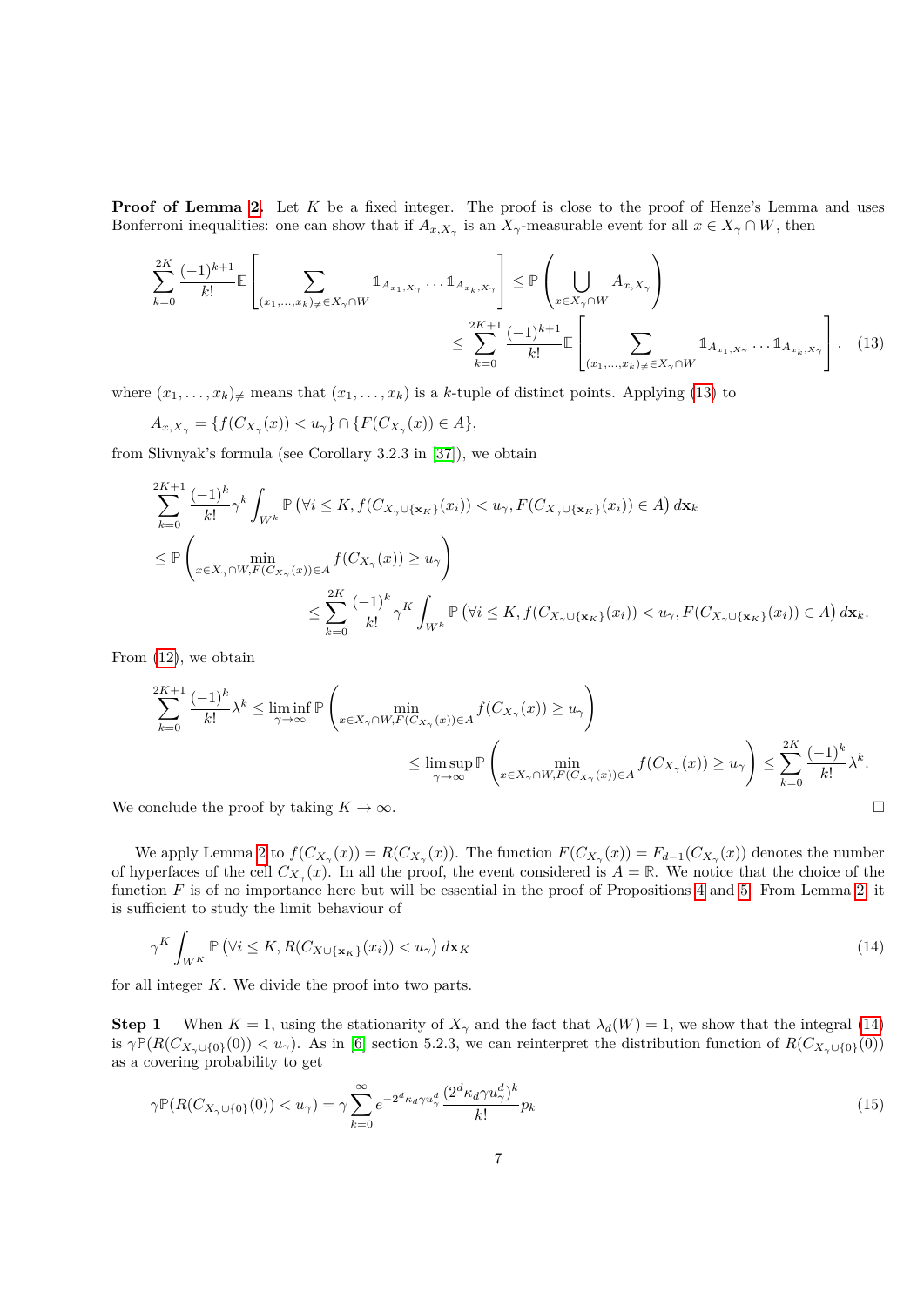where  $p_k$  is the probability to cover the unit sphere with  $k$  independent spherical caps such that their normalized radii are distributed as  $d\nu(\theta) = d\pi \sin(\pi\theta) \cos^{d-1}(\pi\theta) \mathbb{1}_{[0,1/2]}(\theta) d\theta$ . The equality comes from the fact that

$$
R(C_{X_{\gamma}\cup\{0\}}(0)) < u_{\gamma} \iff \text{the family } \{\mathscr{A}_y(0), y \in X_{\gamma}\} \text{ covers } S(0, u_{\gamma})
$$
  

$$
\iff \text{the family } \{\mathscr{A}_y(0), y \in X_{\gamma} \cap B(0, 2u_{\gamma})\} \text{ covers } S(0, u_{\gamma})
$$

where

<span id="page-7-2"></span>
$$
\mathscr{A}_y(x) = S(x, u_\gamma) \cap H_y^+(x) \tag{16}
$$

and  $H_y^+(x)$  is the half-space which contains *y* and delimited by the bisecting hyperplane of  $[x, y]$ .



<span id="page-7-0"></span>Figure 2: Interpretation of the circumscribed radius as a covering of sphere.

We denote by

$$
\alpha_2 := \left(\frac{2^{d(d+1)}}{(d+1)!}p_{d+1}\right)^{1/(d+1)} > 0. \tag{17}
$$

For example, when  $d = 2$ ,  $\alpha_2 = \left(\frac{5}{12} - \frac{4}{\pi^2}\right)^{1/3}$ . Since  $p_k = 0$  for all  $k \leq d$ , [\(15\)](#page-6-2) gives

$$
\gamma \mathbb{P}(R(C_{X_{\gamma}\cup\{0\}}(0)) < u_{\gamma}) = \gamma \frac{(2^d\kappa_d\gamma u_{\gamma}^d)^{d+1}}{(d+1)!}e^{-2^d\kappa_d\gamma u_{\gamma}^d}p_{d+1} + \gamma \sum_{k=d+2}^{\infty}e^{-2^d\kappa_d\gamma u_{\gamma}^d} \frac{(2^d\kappa_d\gamma u_{\gamma}^d)^k}{k!}p_k.
$$

The first term converges to  $t^{d+1}$  from [\(11\)](#page-5-5) and [\(17\)](#page-7-0). The second term is negligible since  $\gamma(\gamma u_\gamma^d)^{d+2} = c \cdot \gamma^{-1/(d+1)}$ converges to 0 as  $\gamma$  tends to infinity. This shows that

<span id="page-7-1"></span>
$$
\gamma \int_W \mathbb{P}(R(C_{X_\gamma \cup \{x\}}(x)) < u_\gamma) dx \underset{\gamma \to \infty}{\longrightarrow} t^{d+1}.\tag{18}
$$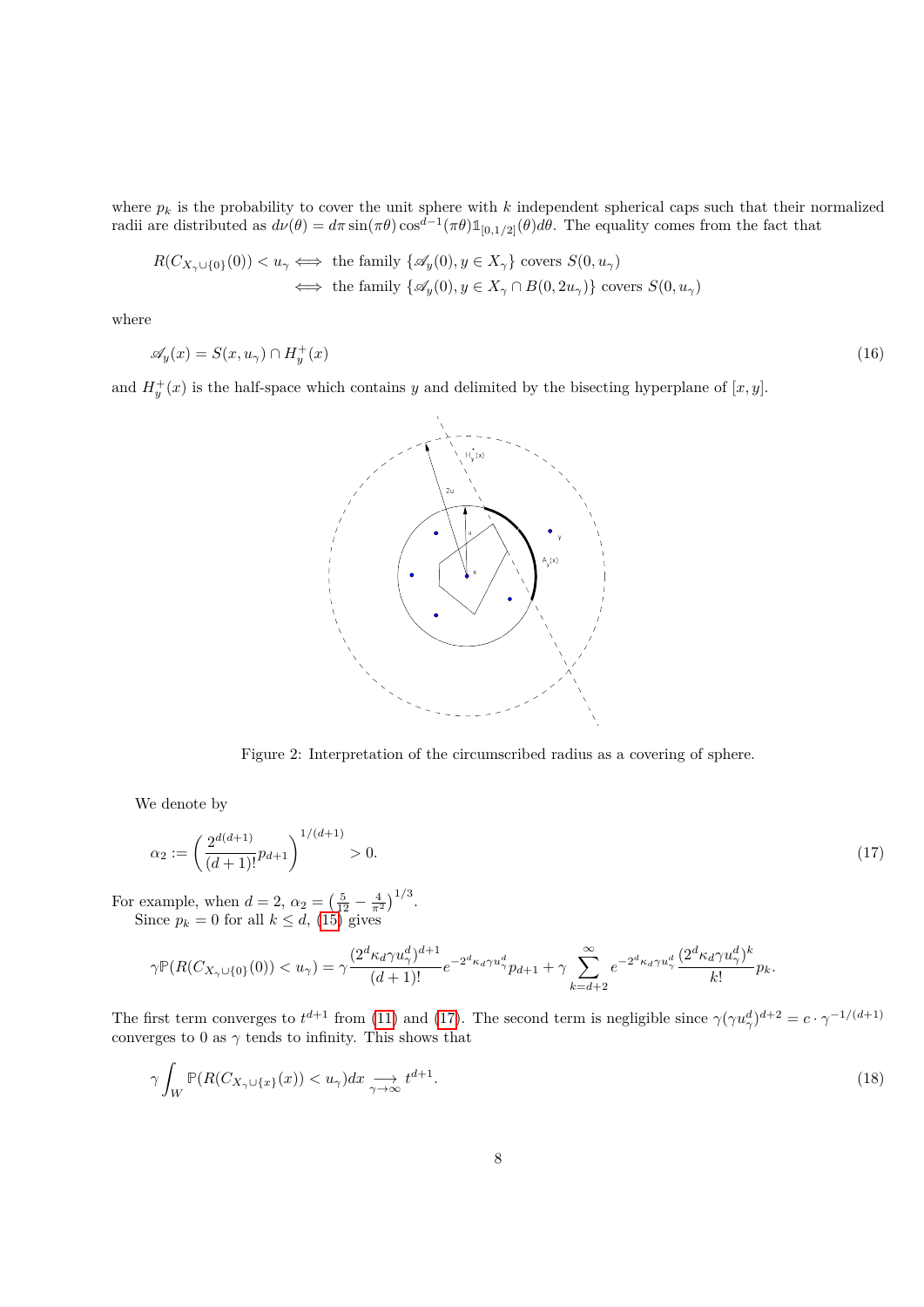**Step 2** When  $K \geq 2$ , we use the same interpretation as in step 1: for all  $\mathbf{x}_K = (x_1, \ldots, x_K) \in W^K$ , and  $i \leq K$ 

<span id="page-8-0"></span>
$$
R(C_{X_{\gamma}\cup\{\mathbf{x}_K\}}(x_i)) < u_{\gamma} \iff \text{the family } \{\mathscr{A}_y(x_i), y \in X_{\gamma} \cup \{\mathbf{x}_K\} - \{x_i\}\} \text{ covers } S(x_i, u_{\gamma})
$$
  

$$
\iff \text{the family } \{\mathscr{A}_y(x_i), y \in (X_{\gamma} \cup \{\mathbf{x}_K\} - \{x_i\}) \cap B(x_i, 2u_{\gamma})\} \text{ covers } S(x_i, u_{\gamma}).
$$

Hence, writing the previous event as " $S(x_i, u_\gamma)$  covered", we have

$$
\mathbb{P}\left(\forall i \leq K, R(C_{X_{\gamma}\cup\{\mathbf{x}_{K}\}}(x_{i})) < u_{\gamma}\right) = \mathbb{P}\left(\bigcap_{i \leq K} \{S(x_{i}, u_{\gamma}) \text{ covered}\}\right).
$$
\n(19)

We have now to consider the spherical caps induced by both the points  $x_j, j \neq i$  and the points from  $X_\gamma$ . For all  $\mathbf{x}_K = (x_1, \dots, x_K) \in W^K$ , we denote by  $n_l(\mathbf{x}_K)$  the number of connected components of  $\bigcup_{i=1}^K B(x_i, 2u_\gamma)$  with exactly *l* balls. Given  $n_1, \ldots, n_K$  such that  $\sum_{l=1}^K ln_l = K$ , we define

$$
W_K(n_1,\ldots,n_K) = \{ \mathbf{x}_K \in W^K, n_l(\mathbf{x}_K) = n_l \text{ for all } l \le K \}. \tag{20}
$$

Let us note that the subsets  $W_K(n_1, \ldots, n_K)$ , with  $\sum_{l=1}^K ln_l = K$ , partition  $W^K$ . We then deal with two cases.

- 1. If  $B(x_i, 2u_\gamma) \cap B(x_j, 2u_\gamma) = \emptyset$  for all  $i \neq j \leq K$  i.e.  $\mathbf{x}_K \in W_K(K, \dots, 0)$ , the events considered in the right-hand side of [\(19\)](#page-8-0) are independent.
- 2. If not, we are going to show that the contribution of such  $\mathbf{x}_K$  in [\(14\)](#page-6-1) is negligible.

More precisely, we write the integral [\(14\)](#page-6-1) in the following way

<span id="page-8-1"></span>
$$
\gamma^K \int_{W^K} \mathbb{P} \left( \forall i \le K, R(C_{X_{\gamma} \cup \{\mathbf{x}_K\}}(x_i)) < u_{\gamma} \right) d\mathbf{x}_K = \gamma^K \int_{W_K(K,0,\dots,0)} \mathbb{P} \left( \forall i \le K, R(C_{X_{\gamma} \cup \{\mathbf{x}_K\}}(x_i)) < u_{\gamma} \right) d\mathbf{x}_K
$$
\n
$$
+ \gamma^K \int_{W^K - W_K(K,0,\dots,0)} \mathbb{P} \left( \forall i \le K, R(C_{X_{\gamma} \cup \{\mathbf{x}_K\}}(x_i)) < u_{\gamma} \right) d\mathbf{x}_K. \tag{21}
$$

**Step 2.1** (Case of disjoint balls) For all  $\mathbf{x}_K = (x_1, \ldots, x_K) \in W_K(K, 0, \ldots, 0)$ , we obtain from [\(19\)](#page-8-0) and [\(18\)](#page-7-1)

<span id="page-8-3"></span>
$$
\gamma^K \mathbb{P}\left(\forall i \leq K, R(C_{X_{\gamma} \cup \{\mathbf{x}_K\}}(x_i)) < u_{\gamma}\right) = \prod_{i=1}^K \gamma \mathbb{P}(R(C_{X_{\gamma} \cup \{x_i\}}(x_i)) < u_{\gamma}) \underset{\gamma \to \infty}{\longrightarrow} (t^{d+1})^K. \tag{22}
$$

Moreover,  $\lambda_{dK}(W_K(K,0,\ldots,0)) \longrightarrow 1$ . This shows that

$$
\gamma^K \int_{W_K(K,0,\ldots,0)} \mathbb{P}\left(\forall i \leq K, R(C_{X_\gamma \cup \{\mathbf{x}_K\}}(x_i)) < u_\gamma\right) d\mathbf{x}_K \underset{\gamma \to \infty}{\longrightarrow} (t^{d+1})^K. \tag{23}
$$

**Step 2.2** (Case of non disjoint balls) In this step, we show that the second integral in the right-hand side of [\(21\)](#page-8-1) converges to 0. In particular, we study the limit behaviour of the integrand of [\(14\)](#page-6-1) for all  $\mathbf{x}_K = (x_1, \ldots, x_K) \in$  $W_K(n_1,\ldots,n_K)$  with  $(n_1,\ldots,n_K) \neq (K,0,\ldots,0)$ . The number of points of  $X_\gamma \cap \bigcup_{i=1}^K B(x_i,2u_\gamma)$  is Poisson distributed of mean  $\gamma \lambda_d \left( \bigcup_{i=1}^K B(x_i, 2u_\gamma) \right)$ . From [\(19\)](#page-8-0), we deduce that

<span id="page-8-2"></span>
$$
\gamma^{K} \mathbb{P} \left( \forall i \leq K, R(C_{X_{\gamma} \cup \{\mathbf{x}_{K}\}}(x_{i})) < u_{\gamma} \right)
$$
\n
$$
= \gamma^{K} \sum_{k=0}^{\infty} \frac{\left( \gamma \lambda_{d} \left( \bigcup_{i=1}^{k} B(x_{i}, 2u_{\gamma}) \right) \right)^{k}}{k!} e^{-\gamma \lambda_{d} \left( \bigcup_{i=1}^{k} B(x_{i}, 2u_{\gamma}) \right)} \times p_{k}(x_{1}, \dots, x_{K}). \quad (24)
$$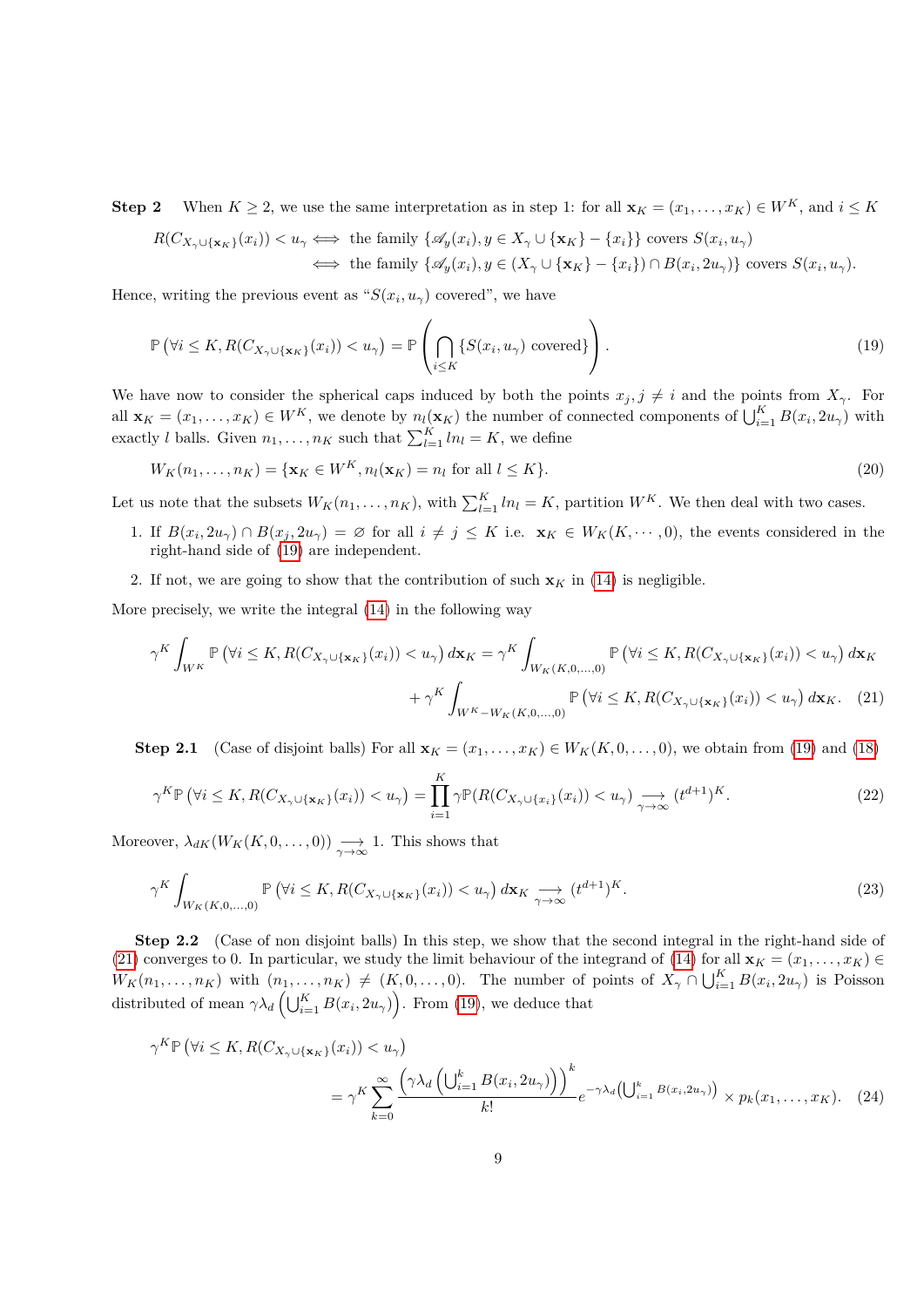The term  $p_k(x_1, \ldots, x_K)$  denotes the probability to cover the spheres  $S(x_i, u_\gamma)$ ,  $i = 1 \ldots K$ , with the spherical caps  $\{\mathscr{A}_{x_j}(x_i), i \neq j \leq K\}$  and  $\{\mathscr{A}_{y_m}(x_i), m \leq k\}$ , defined in [\(16\)](#page-7-2), where  $y_1, \ldots, y_k$  are k independent points which are uniformly distributed in  $\bigcup_{i=1}^{K} B(x_i, 2u_\gamma)$ . This probability satisfies the following property:

<span id="page-9-0"></span>**Lemma 3.** Let  $\mathbf{x}_K = (x_1, ..., x_K) \in W_K(n_1, ..., n_K)$  and

<span id="page-9-2"></span>
$$
N = \sum_{l=1}^{K} (d+1)n_l.
$$
\n(25)

Then, for all *k < N*

<span id="page-9-1"></span>
$$
p_k(x_1,\ldots,x_K)=0.\tag{26}
$$

The proof of Lemma [3](#page-9-0) is postponed to the appendix. From [\(24\)](#page-8-2), [\(26\)](#page-9-1) and the trivial inequalities  $0 \leq$  $p_k(x_1,\ldots,x_K) \leq 1$  and  $\lambda_d\left(\bigcup_{i=1}^k B(x_i, 2u_\gamma)\right) \leq k2^d\kappa_d u_\gamma^d$ , we deduce that there exists a constant c, depending on *K*, such that

$$
\gamma^{K}\mathbb{P}\left(\forall i\leq K, R(C_{X_{\gamma}\cup\{\mathbf{x}_{K}\}}(x_{i}))
$$

where  $\phi(\gamma) \sim \phi(\gamma)$  means  $\frac{\phi(\gamma)}{\psi(\gamma)} \longrightarrow 1$ . Using [\(11\)](#page-5-5), [\(25\)](#page-9-2) and the fact that  $K = \sum_{l=1}^{K} ln_l$ , we obtain for  $\gamma$  large enough

<span id="page-9-3"></span>
$$
\gamma^{K} \mathbb{P} \left( \forall i \leq K, R(C_{X_{\gamma} \cup \{\mathbf{x}_{K}\}}(x_{i})) < u_{\gamma} \right) \leq c \cdot \prod_{l=2}^{K} \gamma^{(l-1)n_{l}}.
$$
\n(27)

Moreover, using the fact that  $\lambda_{dK}(W_K(n_1,\ldots,n_K)) \leq c \cdot \prod_{l=2}^K (u_{\gamma}^d)^{(l-1)n_l} = c \cdot \prod_{l=2}^K \gamma^{-\frac{(d+2)(l-1)}{d+1}n_l}$  and [\(27\)](#page-9-3), we get

$$
\gamma^K \int_{W^K - W_K(K, 0, \dots, 0)} \mathbb{P} \left( \forall i \le K, R(C_{X_\gamma \cup \{\mathbf{x}_K\}}(x_i)) < u_\gamma \right) d\mathbf{x}_K
$$
  
= 
$$
\sum \gamma^K \int_{W_K(n_1, \dots, n_K)} \mathbb{P} \left( \forall i \le K, R(C_{X_\gamma \cup \{\mathbf{x}_K\}}(x_i)) < u_\gamma \right) d\mathbf{x}_K \le c \cdot \sum \prod_{l=2}^K \gamma^{-\frac{l-1}{d+1}n_l}.
$$
 (28)

The sum above runs over all the *K*-tuples  $(n_1, \ldots, n_K)$  such that  $\sum_{l=1}^K ln_l = K$  and  $n_1 \neq K$ . Since  $(n_1, \ldots, n_K) \neq K$  $(K, 0, \ldots, 0)$ , there exists  $l \geq 2$  such that  $n_l \neq 0$ . Consequently, we get from [\(28\)](#page-9-4)

$$
\gamma^K \int_{W^K - W_K(K, 0, \dots, 0)} \mathbb{P}\left(\forall i \le K, R(C_{X_\gamma \cup \{\mathbf{x}_K\}}(x_i)) < u_\gamma\right) d\mathbf{x}_K = O\left(\gamma^{-1/(d+1)}\right) \tag{29}
$$

where  $\phi(\gamma) = O(\psi(\gamma))$  means that  $\frac{\phi(\gamma)}{\psi(\gamma)}$  is bounded.

**Conclusion** From [\(23\)](#page-8-3) and [\(29\)](#page-9-5), we deduce that for all  $K \geq 1$ 

$$
\gamma^K \int_{W^K} \mathbb{P}\left(\forall i \leq K, R(C_{X_\gamma \cup \{\mathbf{x}_K\}}(x_i)) < u_\gamma\right) d\mathbf{x}_K \underset{\gamma \to \infty}{\longrightarrow} (t^{d+1})^K.
$$

<span id="page-9-5"></span><span id="page-9-4"></span>*.*

We then apply Lemma [2,](#page-5-3) with  $A = \mathbb{R}$ , to conclude that

$$
\mathbb{P}\left(R_{\min}(\gamma) \ge u_{\gamma}\right) \underset{\gamma \to \infty}{\longrightarrow} e^{-t^{d+1}}
$$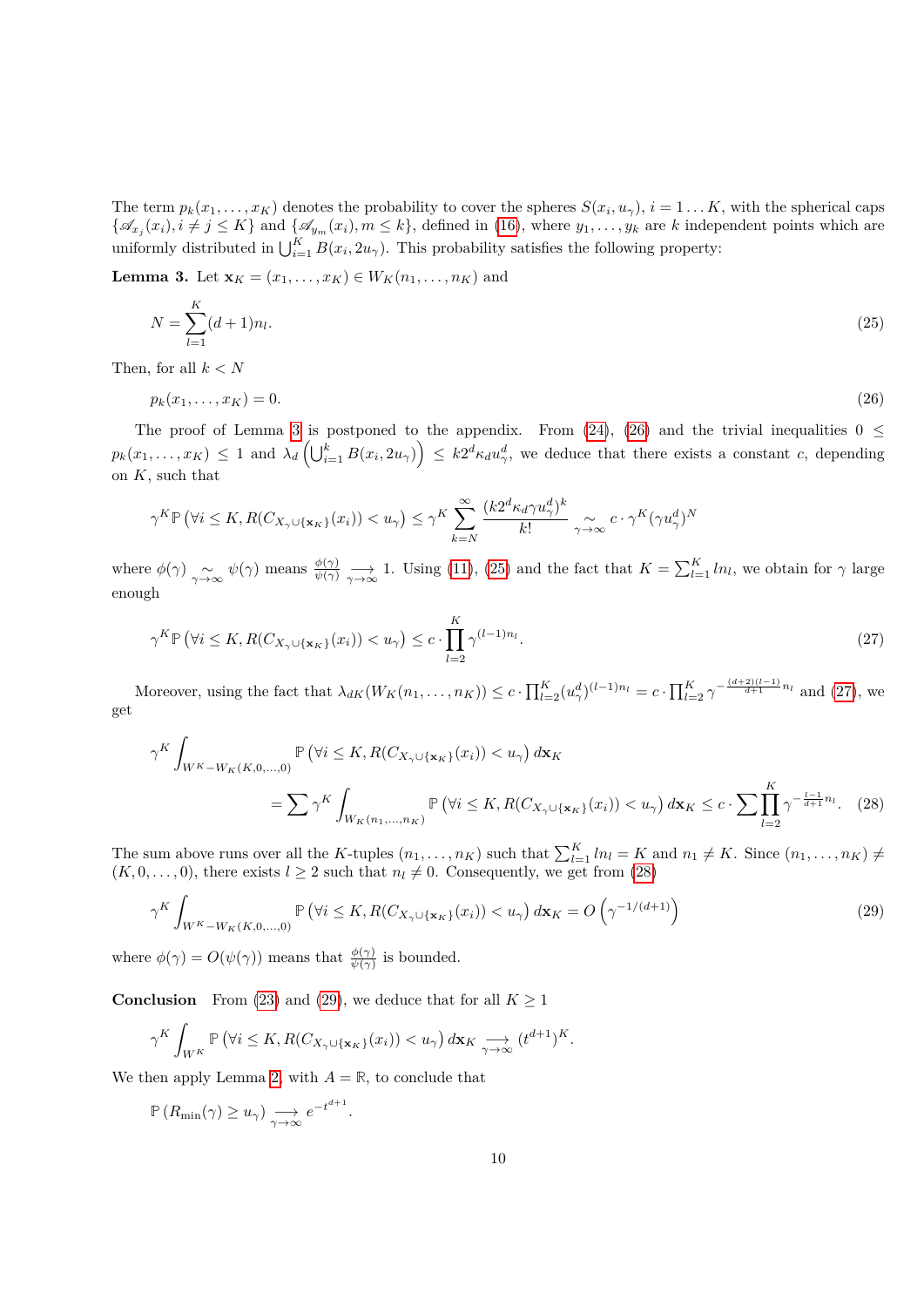The cell which minimizes the circumscribed radius is asymptotically a simplex. To show it, we denote by

$$
R'_{\min}(\gamma) = \min_{x \in X_{\gamma} \cap W, F_{d-1}(C_{X_{\gamma}}(x)) \ge d+2} R(C_{X_{\gamma}}(x))
$$

where  $F_{d-1}(C_{X_{\gamma}}(x))$  is the number of hyperfaces of  $C_{X_{\gamma}}(x)$ . The order of convergence of  $R'_{\min}(\gamma)$  is greater than  $u_{\gamma}$  according to the following proposition.

<span id="page-10-0"></span>**Proposition 4.** Let  $X_{\gamma}$  be a Poisson point process of intensity  $\gamma$  and W a convex body of volume 1. Then, for all  $t \geq 0$ ,

$$
\mathbb{P}\left(\alpha_2\kappa_d\gamma^{(d+2)/(d+1)} R'^d_{\min}(\gamma)\geq t\right)\underset{\gamma\rightarrow\infty}{\longrightarrow} 1.
$$

**Proof of Proposition [4.](#page-10-0)** We apply Lemma [2](#page-5-3) to  $f(C_{X_\gamma}(x)) = R(C_{X_\gamma}(x))$  and  $A = [d+2,\infty)$ . We then study the finite dimensional distributions i.e.

<span id="page-10-1"></span>
$$
\gamma^K \int_{W^K} \mathbb{P}\left(\forall i \leq K, R(C_{X_\gamma \cup \{\mathbf{x}_K\}}(x_i)) < u_\gamma, F_{d-1}(C_{X_\gamma \cup \{\mathbf{x}_K\}}(x_i)) \geq d+2\right) d\mathbf{x}_K\tag{30}
$$

for all  $K \geq 1$ . When  $K = 1$ , the integrand of [\(30\)](#page-10-1) is

$$
\gamma \mathbb{P}\left(R(C_{X_{\gamma}\cup\{0\}}(0)) < u_{\gamma}, F_{d-1}(C_{X_{\gamma}\cup\{0\}}(0)) \geq d+2\right) \leq \gamma \mathbb{P}\left(R(C_{X_{\gamma}\cup\{0\}}(0)) < u_{\gamma}, \#(X_{\gamma}\cap B(0, 2u_{\gamma})) \geq d+2\right) \\
= \gamma \sum_{k=d+2}^{\infty} \frac{(2^{d}\kappa_{d}\gamma u_{\gamma}^{d})^{k}}{k!} e^{-2^{d}\kappa_{d}\gamma u_{\gamma}^{d}} p_{k} \underset{\gamma \to \infty}{\sim} c \cdot \gamma^{-1/(d+1)}.
$$

We deduce that  $\gamma \int_W \mathbb{P}\left(R(C_{X_\gamma \cup \{x\}}(x)) \langle u_\gamma, F_{d-1}(C_{X_\gamma \cup \{x\}}(x)) \rangle \geq d+2\right)$  converges to 0. More generally, for all  $K \geq 1$ , we get

<span id="page-10-2"></span>
$$
\gamma^K \int_{W_K(K,0,\ldots,0)} \mathbb{P}\left(\forall i \le K, R(C_{X_\gamma \cup \{\mathbf{x}_K\}}(x_i)) < u_\gamma, F_{d-1}(C_{X_\gamma \cup \{\mathbf{x}_K\}}(x_i)) \ge d+2\right) d\mathbf{x}_K \underset{\gamma \to \infty}{\longrightarrow} 0. \tag{31}
$$

Moreover, from [\(29\)](#page-9-5)

<span id="page-10-3"></span>
$$
\gamma^K \int_{W^K - W_K(K, 0, \dots, 0)} \mathbb{P}\left(\forall i \le K, R(C_{X_\gamma \cup \{\mathbf{x}_K\}}(x_i)) < u_\gamma, F_{d-1}(C_{X_\gamma \cup \{\mathbf{x}_K\}}(x_i)) \ge d+2\right) d\mathbf{x}_K \underset{\gamma \to \infty}{\longrightarrow} 0. \tag{32}
$$

From [\(31\)](#page-10-2), [\(32\)](#page-10-3) and Lemma [2](#page-5-3) applied to  $A = [d+2, \infty)$ , we get

$$
\mathbb{P}\left(R'_{\min}(\gamma) \geq u_\gamma \right) \underset{\gamma \to \infty}{\longrightarrow} 1.
$$

 $\Box$ 

<span id="page-10-4"></span>**Corollary 1.** Let  $X_\gamma$  be a Poisson point process of intensity  $\gamma$  and *W* a convex body of volume 1. Then

$$
\mathbb{P}\left(\forall x \in X_{\gamma}, R(C_{X_{\gamma}}(x)) = R_{\min}(\gamma) \Longrightarrow F_{d-1}(C_{X_{\gamma}}(x)) = d+1\right) \underset{\gamma \to \infty}{\longrightarrow} 1.
$$

Proposition [4](#page-10-0) implies Corollary [1](#page-10-4) but does not provide the exact order of  $R'_{\text{min}}(\gamma)$ . Nevertheless, when  $d = 2$ , it can be made explicit. The key idea is contained in Lemma [4](#page-12-1) and cannot unfortunately be extended to higher dimensions.

 $\Box$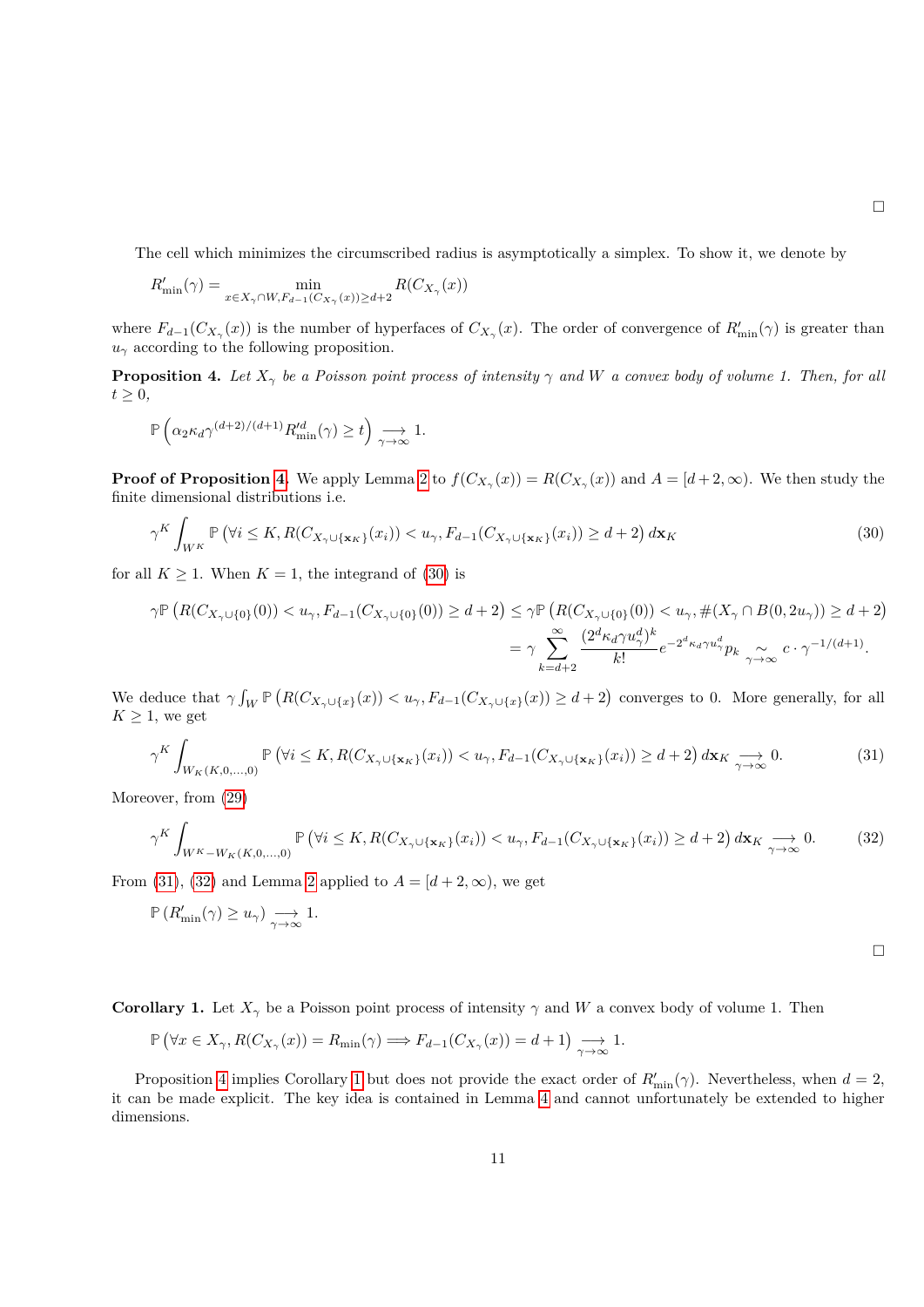<span id="page-11-0"></span>**Proposition 5.** Let  $X_{\gamma}$  be a Poisson point process of intensity  $\gamma$  and W a convex body of volume 1 in  $\mathbb{R}^2$ . Then, *for all*  $t > 0$ *,* 

<span id="page-11-3"></span>
$$
\mathbb{P}\left(\alpha_2'\pi\gamma^{5/4}R_{\min}^{\prime 2}(\gamma) \ge t\right) \underset{\gamma \to \infty}{\longrightarrow} e^{-t^4}
$$

*where*  $\alpha'_2$  *is defined in* [\(35\)](#page-11-1)*.* 

**Proof of Proposition [5.](#page-11-0)** Let  $t \geq 0$  be fixed and let us denote by

$$
u'_{\gamma} = u'_{\gamma}(t) = \left(\alpha_2'^{-1} \pi^{-1} \gamma^{-5/4} t\right)^{1/2} \tag{33}
$$

where  $\alpha'_{2}$  is specified in [\(35\)](#page-11-1). As in the proof of [\(2d\)](#page-2-3), we interpret the distribution function of  $R'_{\text{min}}(\gamma)$  as a covering probability of the circle. Let  $\mu_k$  be the probability that  $S(0, u'_\gamma)$  is covered with the circular caps  $\{\mathscr{A}_{y_m}(0), m \leq k\}$  where  $y_1, \ldots, y_k$  are *k* independent points which are uniformly distributed in  $B(0, 2u'_\gamma)$  and such that  $F_1(C_{\{0\} \cup \{y_k\}}(0)) \geq 4$  i.e.

<span id="page-11-2"></span>
$$
\mathbb{P}\left(R(C_{X_{\gamma}\cup\{0\}}(0)) < u_{\gamma}', F_1(C_{X_{\gamma}\cup\{0\}}(0)) \ge 4\right) = \sum_{k=4}^{\infty} \frac{1}{k!} (4\pi \gamma u_{\gamma}^{\prime 2})^k e^{-4\pi \gamma u_{\gamma}^{\prime 2}} \mu_k. \tag{34}
$$

The constant  $\alpha'_2$  is defined as

<span id="page-11-1"></span>
$$
\alpha_2' = \left(\frac{32}{3}\mu_4\right)^{1/4} > 0.\tag{35}
$$

We are going to apply Lemma [2](#page-5-3) to the event  $A = [4, \infty)$  replacing  $u_{\gamma}$  by  $u'_{\gamma}$ . To do it, we need to get the limit behaviour of

<span id="page-11-4"></span>
$$
\gamma^K \int_{W^K} \mathbb{P}\left(\forall i \leq K, R(C_{X_\gamma \cup \{\mathbf{x}_K\}}(x_i)) < u_\gamma', F_1(C_{X_\gamma \cup \{\mathbf{x}_K\}}(x_i)) \geq 4\right) d\mathbf{x}_K\tag{36}
$$

for all  $K \geq 1$ .

When  $K = 1$ , from [\(34\)](#page-11-2) and [\(33\)](#page-11-3), we deduce that  $\gamma \int_W \mathbb{P} (R(C_{X_\gamma \cup \{x\}}(x)) < u'_\gamma, F_{d-1}(C_{X_\gamma \cup \{x\}}(x))) \geq 4) dx$ converges to  $t^4$ . More generally, for all  $K \geq 1$ ,

<span id="page-11-6"></span>
$$
\gamma^K \int_{W_K(K,0,\ldots,0)} \mathbb{P}\left(\forall i \leq K, R(C_{X_\gamma \cup \{\mathbf{x}_K\}}(x_i)) < u_\gamma', F_1(C_{X_\gamma \cup \{\mathbf{x}_K\}}(x_i)) \geq 4\right) d\mathbf{x}_K \underset{\gamma \to \infty}{\longrightarrow} t^{4K}.\tag{37}
$$

Otherwise, for all  $\mathbf{x}_K \in W_K(n_1, \ldots, n_K)$  with  $(n_1, \ldots, n_K) \neq (K, 0, \ldots, 0)$ , the integrand of [\(36\)](#page-11-4) is

<span id="page-11-5"></span>
$$
\gamma^{K} \mathbb{P} \left( \forall i \leq K, R(C_{X_{\gamma} \cup \{\mathbf{x}_{K}\}}(x_{i})) < u_{\gamma}', F_{1}(C_{X_{\gamma} \cup \{\mathbf{x}_{K}\}}(x_{i})) \geq 4 \right)
$$
\n
$$
= \gamma^{K} \sum_{k=0}^{\infty} \frac{\left( \gamma \lambda_{d} \left( \bigcup_{i=1}^{k} B(x_{i}, 2u_{\gamma}') \right) \right)^{k}}{k!} e^{-\gamma \lambda_{d} \left( \bigcup_{i=1}^{k} B(x_{i}, 2u_{\gamma}') \right)} \times \mu_{k}(x_{1}, \dots, x_{K}). \quad (38)
$$

The term  $\mu_k(x_1,\ldots,x_K)$  denotes the probability that  $S(x_i,u'_\gamma)$  is covered with the spherical caps  $\{\mathscr{A}_{x_i}(x_i), i\neq i\}$  $j \leq K$ } and  $\{\mathscr{A}_{y_m}(x_i), m \leq k\}$  where  $y_1, \ldots, y_k$  are *k* independent points which are uniformly distributed in  $\bigcup_{i=1}^K B(x_i, 2u'_\gamma)$  and such that  $F_1(C_{X_\gamma\cup\{\mathbf{x}_K\}}(x_i)) \geq 4$  for all  $i \leq K$ . This probability satisfies the following property: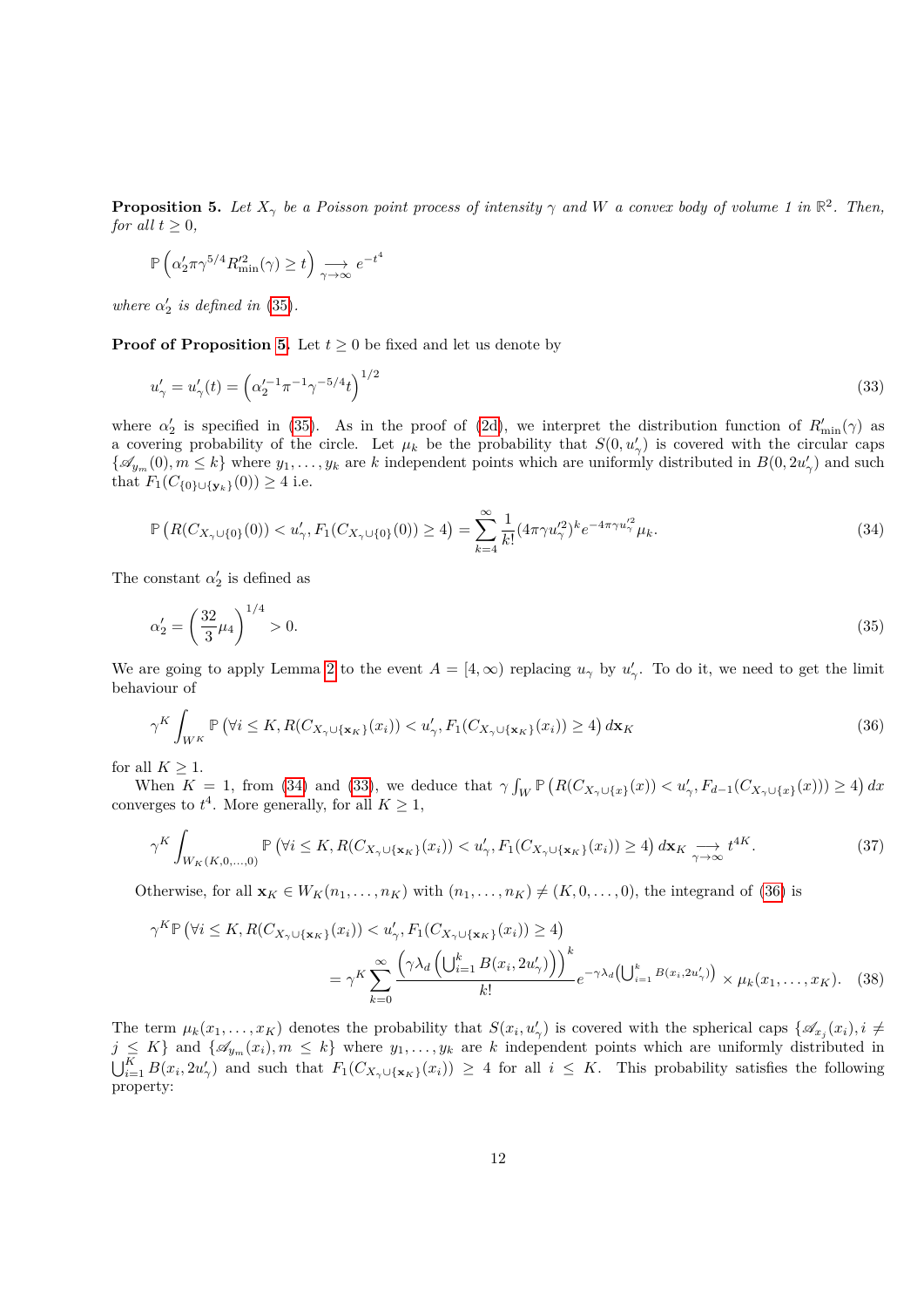<span id="page-12-1"></span>**Lemma 4.** Let  $\mathbf{x}_K = (x_1, ..., x_K) \in W_K(n_1, ..., n_K) \subset \mathbb{R}^2$  and

<span id="page-12-3"></span>
$$
N' = 4n_1 + 4n_2 + \sum_{l=3}^{K} 3n_l.
$$
\n(39)

Then, for all  $k < N'$ 

<span id="page-12-2"></span>
$$
\mu_k(x_1,\ldots,x_K) = 0.\tag{40}
$$

The proof of Lemma [4](#page-12-1) is postponed to the appendix. From [\(38\)](#page-11-5), [\(40\)](#page-12-2) and [\(39\)](#page-12-3), we deduce for  $\gamma$  large enough that

$$
\gamma^K \mathbb{P} \left( \forall i \leq K, R(C_{X_{\gamma} \cup \{ \mathbf{x}_K \}}(x_i)) < u'_{\gamma}, F_1(C_{X_{\gamma} \cup \{ \mathbf{x}_K \}}(x_i)) \geq 4 \right) \leq c \cdot \gamma^K (\gamma u'^2_{\gamma})^{N'} = c \cdot \gamma^{n_2} \prod_{l=3}^K \gamma^{\frac{4l-3}{4}n_l}.
$$

Moreover,  $\lambda_{2K}(W_K(n_1,\ldots,n_K)) \le c \cdot \prod_{l=2}^K (u'^2_\gamma)^{(l-1)n_l} = c \cdot \gamma^{-\frac{5}{4}n_2} \prod_{l=3}^K \gamma^{\frac{-5l+5}{4}n_l}$ . This shows that

<span id="page-12-4"></span>
$$
\gamma^K \int_{W^K - W_K(K, 0, \dots, 0)} \mathbb{P}\left(\forall i \le K, R(C_{X_\gamma \cup \{\mathbf{x}_K\}}(x_i)) < u_\gamma', F_1(C_{X_\gamma \cup \{\mathbf{x}_K\}}(x_i)) \ge 4\right) d\mathbf{x}_K = O\left(\gamma^{-1/4}\right). \tag{41}
$$

From  $(37)$ ,  $(41)$  and Lemma [2,](#page-5-3) we get

$$
\mathbb{P}\left(R'_{\min}(\gamma) \ge u'_{\gamma}\right) \underset{\gamma \to \infty}{\longrightarrow} e^{-t^4}.
$$

We conclude the section with a quick sketch of proof for [\(2a\)](#page-2-2).

**Proof of** [\(2a\)](#page-2-2)**.** We notice that

$$
r_{\max}(\gamma) = \max_{x \in X_{\gamma} \cap W} r(C_{X_{\gamma}}(x)) = \frac{1}{2} \max_{x \in X_{\gamma} \cap W} \min_{y \neq x \in X_{\gamma}} d(x, y).
$$

The behaviour of the maximum of nearest neighbor distances was studied by Henze in Theorem 1 of [\[13\]](#page-20-11) when the input is a binomial process. His result did not include the contribution of boundary effects and is consequently limited to the set of points in  $W \oplus B(0, u_{\gamma})$ . With Lemma [2](#page-5-3) and proceeding along the same lines as in the proof of [\(2d\)](#page-2-3), we are able to show the convergence in distribution of the maximal inradius of Voronoi tessellation when the input is a Poisson point process in *W*.

#### <span id="page-12-0"></span>**4 Proof of** [\(2c\)](#page-2-5)**, consequence on Poisson-Voronoi approximation**

**Proof of** [\(2c\)](#page-2-5)**.** First, we notice that

$$
R_{\max}(\gamma) = \max_{x \in X_{\gamma} \cap W} R(C_{X_{\gamma}}(x)) = \max_{x \in X_{\gamma} \cap W} \max_{y \in C_{X_{\gamma}}(x)} d(x, y).
$$

In order to avoid boundary effects, we start by studying an intermediary radius  $R'_{\text{max}}(\gamma)$  defined as

$$
R'_{\max}(\gamma) = \max_{x \in X_{\gamma}, C_{X_{\gamma}}(x) \cap W \neq \varnothing} \max_{y \in C_{X_{\gamma}}(x) \cap W} d(x, y).
$$

In a first step, we provide the asymptotic behaviour of  $R'_{\text{max}}(\gamma)$ . Secondly, we study the effects of Voronoi cells astride *W* and *W<sup>c</sup>* .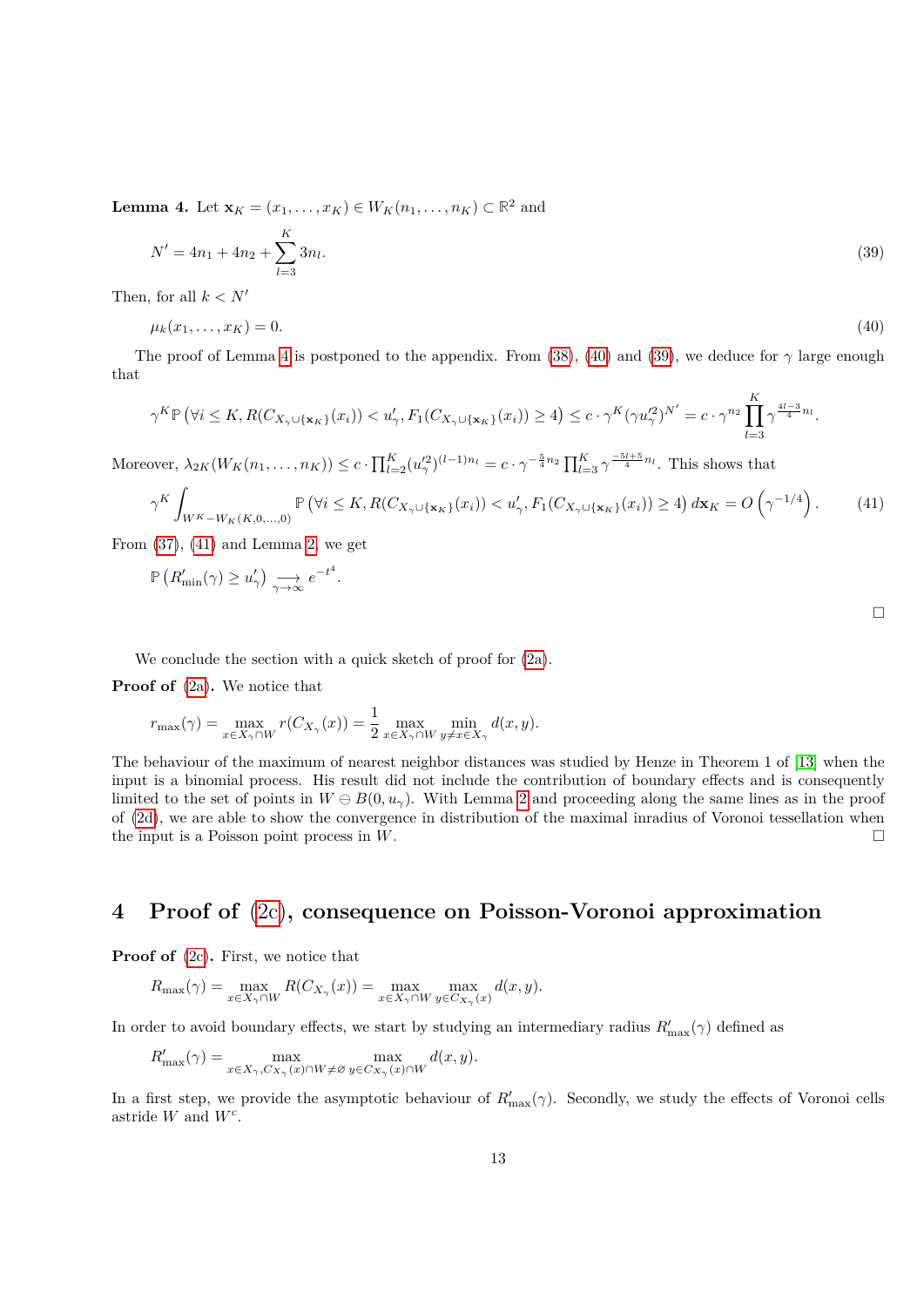<span id="page-13-5"></span>**Step 1** The distribution function of  $R'_{\text{max}}(\gamma)$  can be interpreted as a covering probability. Indeed, if we denote by

$$
u_{\gamma} = u_{\gamma}(t) = \left(\frac{1}{\kappa_d \gamma} t + \frac{1}{\kappa_d \gamma} \log \left(\alpha_1 \gamma (\log \gamma)^{d-1}\right)\right)^{1/d} \tag{42}
$$

where

<span id="page-13-0"></span>
$$
\alpha_1 := \frac{1}{d!} \left( \frac{\pi^{1/2} \Gamma\left(\frac{d}{2} + 1\right)}{\Gamma\left(\frac{d+1}{2}\right)} \right)^{d-1} \tag{43}
$$

and *t* is a fixed parameter, we have

$$
\begin{aligned} R'_{\max}(\gamma) & \leq u_{\gamma} \Longleftrightarrow \forall x \in X_{\gamma}, \text{ s.t. } C_{X_{\gamma}}(x) \cap W \neq \varnothing, \forall y \in C_{X_{\gamma}}(x) \cap W, d(x, y) \leq u_{\gamma} \\ & \Longleftrightarrow \forall y \in W, \exists x \in X_{\gamma}, d(x, y) \leq u_{\gamma} \\ & \Longleftrightarrow \{B(x, u_{\gamma}), x \in X_{\gamma}\} \text{ covers } W. \end{aligned}
$$

We have to deal with the probability to cover a region with a large number of balls having a small radius when  $\gamma \rightarrow \infty$ . Asymptotics of such covering probabilities have been studied by Janson. We apply Lemma 7.3 of [\[17\]](#page-20-15) which is rewritten in our particular framework. Actually, Lemma 7.3 of [\[17\]](#page-20-15) investigates covering with copies of a general convex body and requires conditions which are clearly satisfied in the case of the ball (see Lemmas 5.2, 5.4 and (9.24) therein).

<span id="page-13-2"></span>**Lemma 5.** (Janson) Let *W* be a bounded subset of  $\mathbb{R}^d$  such that  $\lambda_d(\partial W) = 0$  and  $X_\gamma$  a Poisson point process of intensity *γ*. Let *R* a random variable such that  $\mathbb{E}[R] > 0$  and  $\mathbb{E}[R^{d+\epsilon}]$  for some  $\epsilon > 0$ . We denote by  $\alpha(B(0,R)) =$  $\alpha_1 \mathbb{E}[R^{d-1}]^d \mathbb{E}[R^d]^{-(d-1)}$ . If  $a = a(\gamma)$  is a function such that  $a(\gamma) \longrightarrow 0$  and

$$
\mathbb{E}\left[\lambda_d(aB(0,R))\right]\gamma - \log\frac{\lambda_d(W)}{\mathbb{E}\left[\lambda_d(aB(0,R))\right]} - d\log\log\frac{\lambda_d(W)}{\mathbb{E}\left[\lambda_d(aB(0,R))\right]} - \log\alpha(B(0,R)) \underset{\gamma \to \infty}{\longrightarrow} t, -\infty < t < \infty \tag{44}
$$

then

<span id="page-13-1"></span>
$$
\mathbb{P}\left(\{B(x,R), x \in X_{\gamma}\}\right) \text{ covers } W\right) \underset{\gamma \to \infty}{\longrightarrow} e^{-e^{-t}}.
$$

Taking  $a = u_{\gamma}$ ,  $R = 1$ ,  $\lambda_d(W) = 1$  and noting that  $\mathbb{E}[\lambda_d(aB(0,R))] = \kappa_d u_{\gamma}^d$  and  $\alpha(B(0,R)) = \alpha_1$ , we check easily [\(44\)](#page-13-1). From Lemma [5,](#page-13-2) we deduce that  $\mathbb{P}(\{B(x, u_{\gamma}), x \in X_{\gamma}\})$  covers W) converges to  $e^{-e^{-t}}$ . Hence, for all *t* ∈ **R**,

<span id="page-13-3"></span>
$$
\lim_{\gamma \to \infty} \mathbb{P}\left(R'_{\text{max}}(\gamma) \le u_{\gamma}\right) = e^{-e^{-t}}.\tag{45}
$$

**Step 2** Taking  $f(C_{X_\gamma}(x)) = \kappa_d (\max_{y \in C_{X_\gamma}(x) \cap W} d(x, y))^d$ ,  $a_\gamma = \gamma$ ,  $b_\gamma = \gamma \log (\alpha_1 \gamma (\log \gamma)^{d-1})$  and Y a Gumbel distribution (i.e.  $\mathbb{P}(Y \leq t) = e^{-e^{-t}}, t \in \mathbb{R}$ ), one can check condition [\(5\)](#page-4-4) with  $k = d$ . From [\(45\)](#page-13-3) and Proposition [3,](#page-4-0) we deduce that  $\mathbb{P}(\max_{x \in X_{\gamma} \cap W} \max_{y \in C_{X_{\gamma}}(x) \cap W} d(x, y) \leq u_{\gamma})$  converges to  $e^{-e^{-t}}$  for all  $t \in \mathbb{R}$ . Using the fact that, on the event  $A_\gamma$  (given in Lemma [1\)](#page-4-2),

$$
\max_{x \in X_{\gamma} \cap W} \max_{y \in C_{X_{\gamma}}(x) \cap W} d(x, y) \le \max_{x \in X_{\gamma} \cap W} \max_{y \in C_{X_{\gamma}}(x)} d(x, y) \le \max_{x \in X_{\gamma} \cap W_{1 + L_{\gamma}}} \max_{y \in C_{X_{\gamma}}(x) \cap W_{1 + L_{\gamma}}} d(x, y)
$$

and proceeding along the same lines as in the proof of Proposition [3,](#page-4-0) we get

<span id="page-13-4"></span>
$$
\mathbb{P}\left(R_{\max}(\gamma) \le u_{\gamma}\right) \underset{\gamma \to \infty}{\longrightarrow} e^{-e^{-t}}.\tag{46}
$$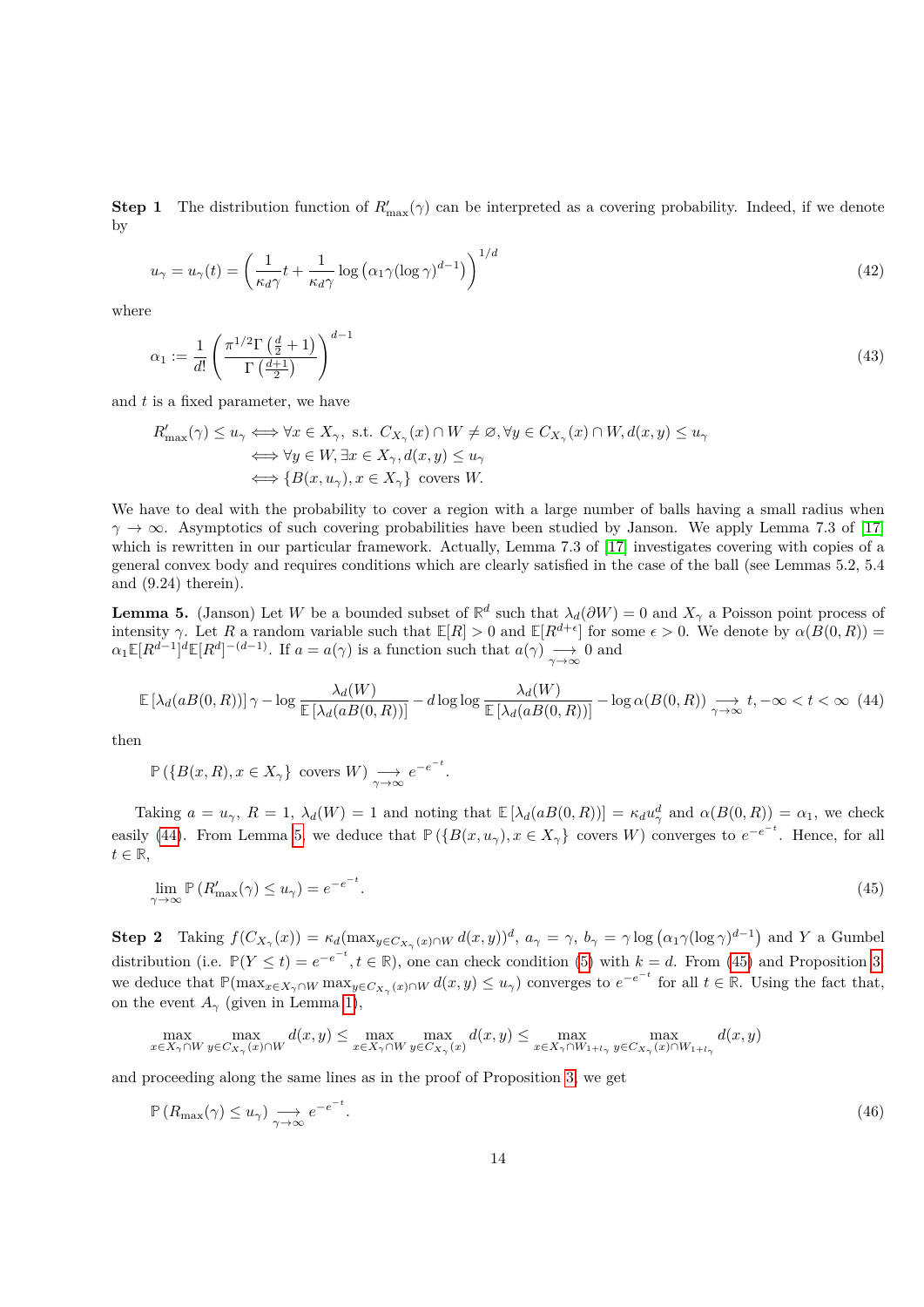<span id="page-14-3"></span><span id="page-14-1"></span> $\Box$ 

We can note that the asymptotic behaviour of  $R_{\text{max}}(\gamma)$  gives an interpretation of Lemma 7.3 in [\[17\]](#page-20-15). Indeed, [\(46\)](#page-13-4) shows that the Gumbel distribution which appears as a limit probability of a covering is actually the limit distribution of a maximum.

We now apply this convergence result to the so-called Poisson-Voronoi approximation defined as

$$
\mathscr{V}_{X_{\gamma}}(W) = \bigcup_{x \in X_{\gamma}} C_{X_{\gamma}}(x).
$$

It consists in discretizing a given convex window *W* with a finite union of convex polyhedra. This approximation has various applications such as image analysis (reconstructing an image from its intersection with a Poisson point process, see [\[19\]](#page-20-16)) or quantization (see chapter 9 of [\[10\]](#page-20-17)). Estimates of the first two moments of the symmetric difference between the convex body and its approximation are given in [\[14\]](#page-20-7) and extended to higher moments in [\[34\]](#page-21-17). To the best of our knowledge, the convergence of  $\mathscr{V}_{X_{\gamma}}(W)$  to W in the sense of Hausdorff distance, denoted by  $d_H(\cdot, \cdot)$ , has not been investigated. Corollary [2](#page-14-0) addresses that question with an assumption on the regularity of *W* which is in the spirit of the *n*-regularity (see Definition 3 in [\[7\]](#page-20-18)).

<span id="page-14-0"></span>**Corollary 2.** Let us assume that there exists  $\alpha > 0$  such that, for *v* small enough and for all  $y \in W$ ,

$$
\lambda_d(B(y, v) \cap W) \ge \alpha \lambda_d(B(y, v)). \tag{47}
$$

Then

$$
\mathbb{P}\left(d_H(W, \mathscr{V}_{X_\gamma}(W)) \le (c(\alpha)\gamma^{-1}\log\left(\alpha_1\gamma(\log\gamma)^{d-1}\right))^{1/d}\right) \underset{\gamma \to \infty}{\longrightarrow} 1\tag{48}
$$

where  $c(\alpha) = \kappa_d^{-1} + 2^d \kappa_d^{-1} \alpha^{-1}$ .

**Proof of Corollary [2.](#page-14-0)** Let us denote by

<span id="page-14-2"></span>
$$
v_{\gamma} = \left( c(\alpha) \gamma^{-1} \log \left( \alpha_1 \gamma (\log \gamma)^{d-1} \right) \right)^{1/d} . \tag{49}
$$

First, we show that  $\max_{y \in \mathscr{V}_{X_\gamma}(W)} d(y, W) \leq v_\gamma$  with high probability. For all  $t \in \mathbb{R}$ , using the fact that  $u_\gamma \leq v_\gamma$  for *γ* large enough, where  $u_\gamma = u_\gamma(t)$  is given in [\(42\)](#page-13-5), we get

$$
\mathbb{P}\left(\max_{y\in\mathscr{V}_{X_{\gamma}}(W)}d(y,W)\leq v_{\gamma}\right)\geq\mathbb{P}\left(R_{\max}(\gamma)\leq v_{\gamma}\right)\geq\mathbb{P}\left(R_{\max}(\gamma)\leq u_{\gamma}\right).
$$

From [\(46\)](#page-13-4) and Proposition [3,](#page-4-0) the last term converges to  $e^{-e^{-t}}$  as  $\gamma$  goes to infinity. Taking  $t \to \infty$ , we get

$$
\lim_{\gamma \to \infty} \mathbb{P}\left(\max_{y \in \mathscr{V}_{X_{\gamma}}(W)} d(y, W) \le v_{\gamma}\right) \ge \lim_{t \to \infty} e^{-e^{-t}} = 1. \tag{50}
$$

In a second step, we are going to show that  $\max_{y \in W} d(y, X_{\gamma} \cap W) \leq v_{\gamma}$  with high probability via the use of a covering of *W* by balls as in the proof of [\(2c\)](#page-2-5). Now, the convex body *W* is covered by  $\mathcal{N} = O(v_\gamma^{-d})$  deterministic balls  $B_1, \ldots, B_N$  with center in W and radius equal to  $v_\gamma/2$ . From [\(47\)](#page-14-1), [\(49\)](#page-14-2) and the fact that  $\#(B_i \cap (X_\gamma \cap W))$ is Poisson distributed with mean  $\gamma \lambda_d(B_i \cap W)$ , we get for  $\gamma$  large enough

$$
\mathbb{P}\left(\max_{y\in W} d(y, X_{\gamma} \cap W) > v_{\gamma}\right) \leq \mathbb{P}\left(\bigcup_{i=1}^{\mathcal{N}} \{\#(B_i \cap (X_{\gamma} \cap W)) = 0\}\right) \leq \mathcal{N} e^{-\gamma \alpha \kappa_d (v_{\gamma}/2)^d} \leq \alpha_1^{-1} \gamma^{-1} (\log \gamma)^{-(d-1)} \mathcal{N}.
$$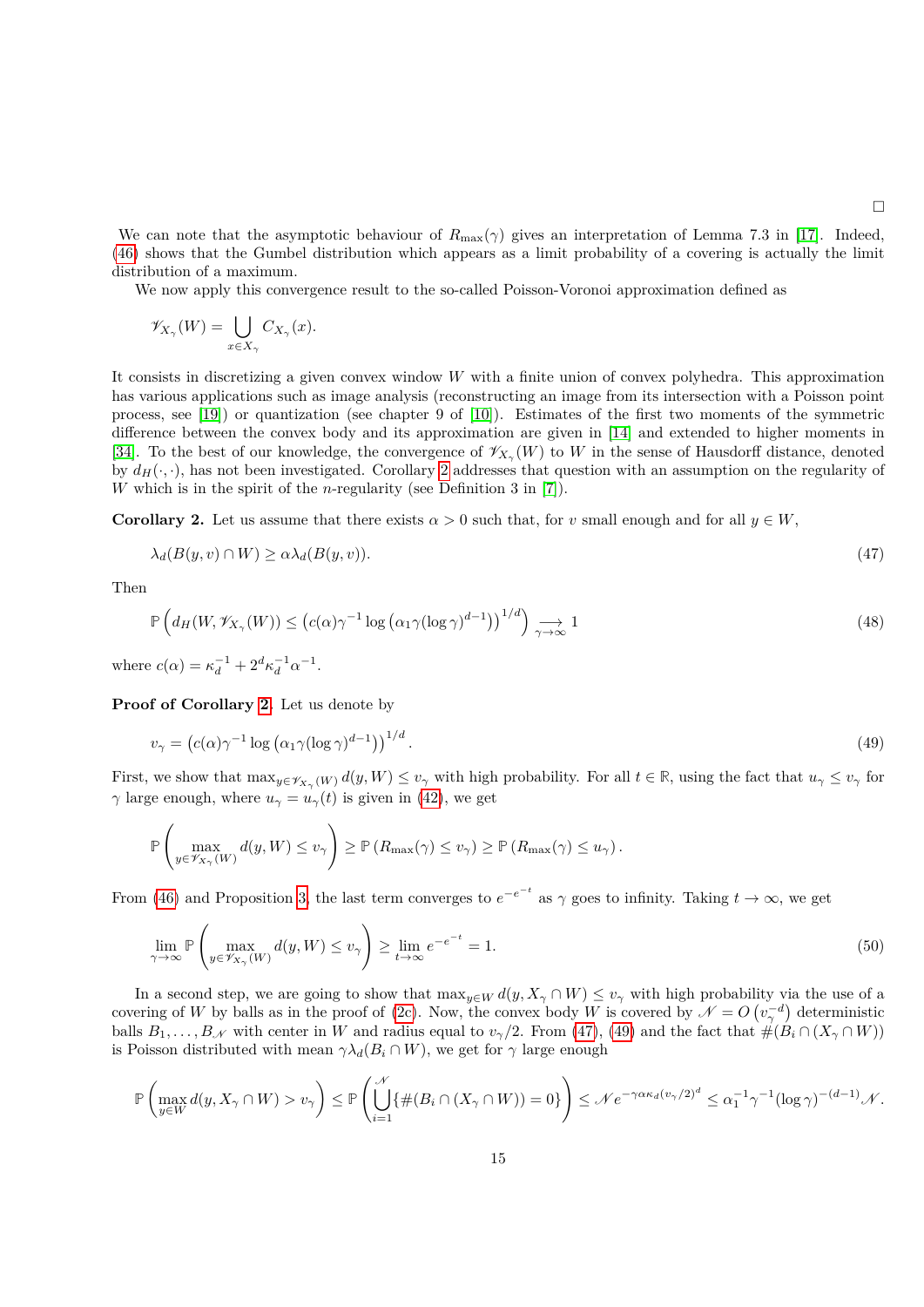Using the fact that  $\mathcal{N} = O(v_\gamma^{-d})$  i.e.  $\mathcal{N} = O(\gamma(\log \gamma)^{-1})$  according to [\(49\)](#page-14-2), the right-hand side is  $O((\log \gamma)^{-d})$ . Hence

<span id="page-15-0"></span>
$$
\mathbb{P}\left(\max_{y\in W} d(y, X_{\gamma} \cap W) \le v_{\gamma}\right) \underset{\gamma \to \infty}{\longrightarrow} 1. \tag{51}
$$

Since  $d_H(W, \mathscr{V}_{X_\gamma}(W)) \le \max \left\{ \max_{y \in \mathscr{V}_{X_\gamma}(W)} d(y, W), \max_{y \in W} d(y, X_\gamma \cap W) \right\}$ , we deduce from [\(50\)](#page-14-3) and [\(51\)](#page-15-0) that

$$
\mathbb{P}\left(d_H(W,\mathscr{V}_{X_\gamma}(W))\leq v_\gamma\right)\underset{\gamma\to\infty}{\longrightarrow} 1.
$$

In [\[14\]](#page-20-7), Heveling and Reitzner obtain that the volume of the symmetric difference between *W* and  $\mathscr{V}_{X_{\gamma}}(W)$  is of the order of  $\gamma^{-1/d}$ . The result above makes sense and could provide the right order of the Hausdorff distance. Obviously, the constant  $c(\alpha) = \kappa_d^{-1} + 2^d \kappa_d^{-1} \alpha^{-1}$  is not optimal. From Lemma [1,](#page-4-2) it would have been possible to get an upper-bound of the order of  $\gamma^{-(1-\epsilon)/d}$  but it is less precise than Corollary [2.](#page-14-0)

# **5 Proof of** [\(2b\)](#page-2-4)

**Proof of** [\(2b\)](#page-2-4). Let  $t > 0$  be fixed. We denote by  $u<sub>γ</sub>$  the following function:

<span id="page-15-2"></span>
$$
u_{\gamma} = u_{\gamma}(t) = \left(2^{-(d-1)}\kappa_d^{-1}\gamma^{-2}t\right)^{1/d}.\tag{52}
$$

We start by finding a different expression of  $r_{\min}(\gamma)$  which does not rely on the Voronoi structure. Indeed, for all  $x \in X_\gamma \cap W$  we have

<span id="page-15-1"></span>
$$
r(C_{X_{\gamma}}(x)) = \max\{r \ge 0, B(x,r) \subset C_{X_{\gamma}}(x)\} = \frac{1}{2} \min_{y \ne x \in X_{\gamma}} d(x,y).
$$

Hence,  $r_{\min}(\gamma)$  can be rewritten as

$$
r_{\min}(\gamma) = \frac{1}{2} \min_{(x,y)_{\neq} \in (X_{\gamma} \cap W) \times X_{\gamma}} d(x,y). \tag{53}
$$

The equality [\(53\)](#page-15-1) implies that the problem is reduced to a study of inter-point distance. Such study is well known for a binomial process  $X^{(n)}$  of intensity *n* in W. In particular, Jammalamadaka and Janson (see [\[16\]](#page-20-9), §4) have shown that for all  $t \geq 0$ ,

<span id="page-15-3"></span>
$$
\mathbb{P}\left(r'_{\min,n} \ge u_n\right) \underset{n \to \infty}{\longrightarrow} e^{-t} \tag{54}
$$

where  $r'_{\min,n}$  is defined as

$$
r'_{\min,n} = \frac{1}{2} \min_{(x,y)_{\neq} \in X^{(n)} \times X^{(n)}} d(x,y)
$$

and  $u_n$  given in [\(52\)](#page-15-2). In a first elementary step, we extend the limit to a Poisson point process. Our main contribution is then to compare the obtained limit with  $r_{\min}(\gamma)$  by dealing with boundary effects. In particular, our study provides a far more accurate estimate of the contribution of boundary cells (see [\(66\)](#page-18-0)) than what we could have deduced from Proposition [3.](#page-4-0)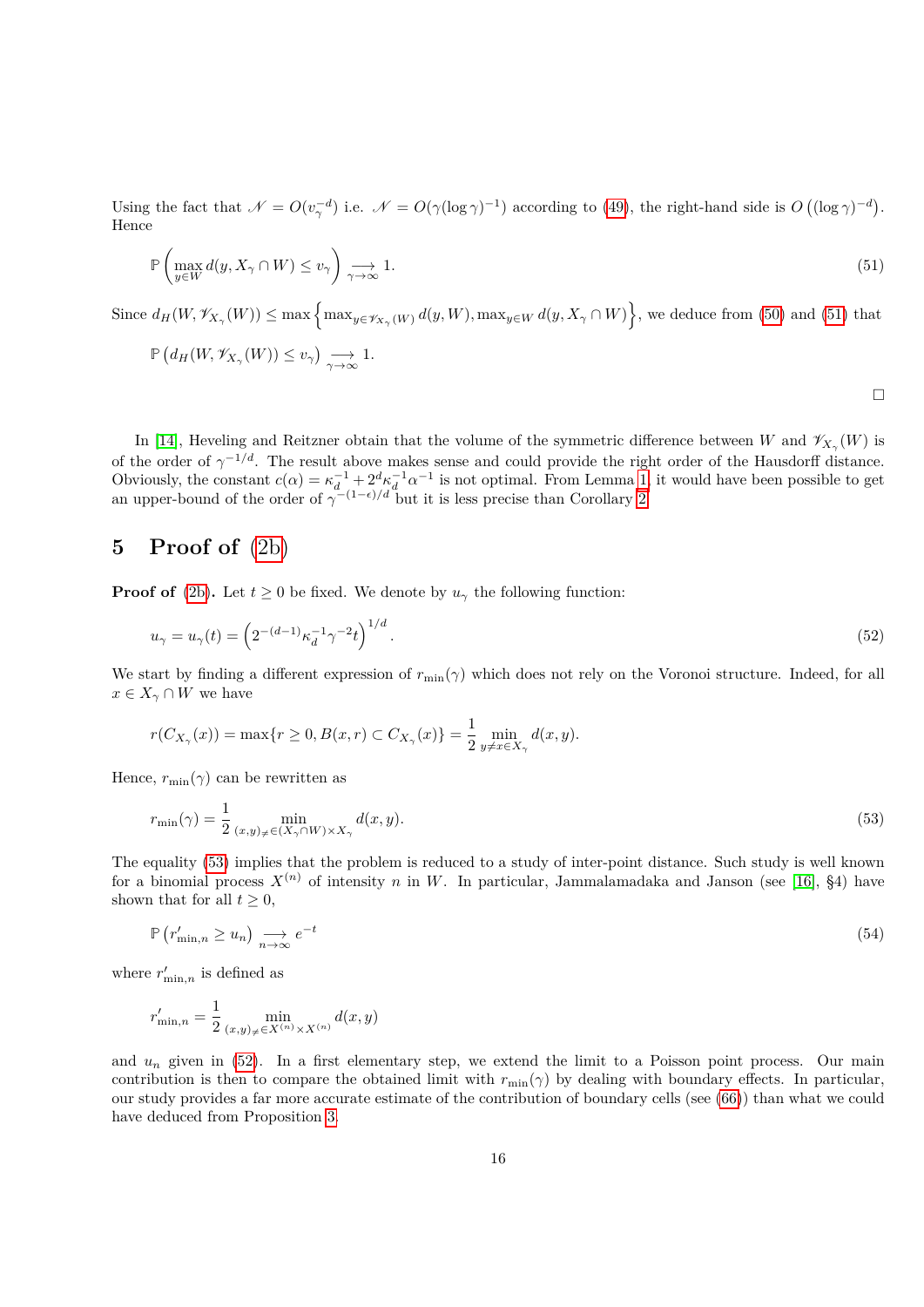**Step 1** We extend [\(54\)](#page-15-3) to a Poisson point process. We define

<span id="page-16-1"></span>
$$
r'_{\min}(\gamma) = \frac{1}{2} \min_{(x,y) \neq \in (X_{\gamma} \cap W)^2} d(x,y).
$$
 (55)

Let us note that for all  $0 < \alpha < \beta < 1$ , and for all  $n \in \{0, 1, 2, \ldots\}$ ,  $|n - \gamma| \leq \gamma^{\alpha} \implies |n - \gamma| \leq n^{\beta}$  for  $\gamma$  large enough. Consequently, since  $u_\gamma$  is non-increasing in  $\gamma$ , we have for  $\gamma$  large enough

<span id="page-16-0"></span>
$$
|\mathbb{P}(r'_{\min}(\gamma) \ge u_{\gamma}) - e^{-t}| \le \sum_{n=0}^{\infty} |\mathbb{P}(r'_{\min,n} \ge u_{\gamma}) - e^{-t}| \mathbb{P}(\#(X_{\gamma} \cap W) = n)
$$
  

$$
\le \sum_{|n-\gamma| \le \gamma^{\alpha}} \max \{ |\mathbb{P}(r'_{\min,n} \ge u_{n-n^{\beta}}) - e^{-t}|, |\mathbb{P}(r'_{\min,n} \ge u_{n+n^{\beta}}) - e^{-t}| \} \mathbb{P}(\#(X_{\gamma} \cap W) = n)
$$
  

$$
+ \mathbb{P}(|\#(X_{\gamma} \cap W) - \gamma| > \gamma^{\alpha}).
$$
 (56)

The second term of [\(56\)](#page-16-0) converges to 0 thanks to a concentration inequality for Poisson variables (see e.g. Lemma 1.4 in [\[31\]](#page-21-13)). The first term is lower than  $\max_{n \ge \gamma - \gamma^{\alpha}} \max \{ |\mathbb{P}(r'_{\min,n} \ge u_{n-n^{\beta}}(t)) - e^{-t}|, |\mathbb{P}(r'_{\min,n} \ge u_{n+n^{\beta}}(t)) - e^{-t}| \}$ which tends to 0 according to [\(54\)](#page-15-3). This shows that, for all  $t \geq 0$ ,

<span id="page-16-4"></span>
$$
\lim_{\gamma \to \infty} \mathbb{P}\left(r'_{\min}(\gamma) \ge u_{\gamma}\right) = e^{-t}.\tag{57}
$$

**Step 2** We show that  $r_{\min}(\gamma) = r'_{\min}(\gamma)$  with probability of order of  $O(\gamma^{-\epsilon})$  with  $\epsilon \in (0, \frac{2}{d})$ . Indeed, the random variables  $r_{\min}(\gamma)$  and  $r'_{\min}(\gamma)$ , defined in [\(53\)](#page-15-1) and [\(55\)](#page-16-1), are equal if and only if no point of  $X_{\gamma} \cap W^{c}$  falls into the union of the balls  $B(x, 2r'_{\min}(\gamma))$  for  $x \in X_{\gamma} \cap W$  such that  $d(x, \partial W) < 2r'_{\min}(\gamma)$  i.e.

<span id="page-16-2"></span>
$$
\mathbb{P}(r_{\min}(\gamma) \neq r'_{\min}(\gamma)) = \mathbb{P}\left(\#\left(X_{\gamma} \cap W^{c} \cap \bigcup_{\substack{x \in X_{\gamma} \cap W, \\ d(x,\partial W) < 2r'_{\min}(\gamma) \\ \vdots \\ x \in X_{\gamma} \cap W, \\ d(x,\partial W) < 2r'_{\min}(\gamma)}} B(x, 2r'_{\min}(\gamma))\right) \neq 0\right)
$$
\n
$$
\leq \mathbb{E}\left[\sum_{\substack{x \in X_{\gamma} \cap W, \\ d(x,\partial W) < 2r'_{\min}(\gamma) \\ \vdots \\ d(x,\partial W) < 2r'_{\min}(\gamma)}} \#(X_{\gamma} \cap W^{c} \cap B(x, 2r'_{\min}(\gamma)))\right]. \tag{58}
$$

From Slivnyak-Mecke formula (see e.g. Corollary 3.2.3 of [\[37\]](#page-21-4)), we get

$$
\mathbb{E}\left[\sum_{\substack{x\in X_\gamma\cap W,\\ d(x,\partial W)<2r'_{\min}(\gamma)}}\# \left(X_\gamma\cap W^c\cap B(x,2r'_{\min}(\gamma))\right)\right]=\int_W\gamma\mathbb{E}\left[\#\left(X_\gamma\cap W^c\cap B(x,2r_{\min}'^{(x)}(\gamma))\right)\mathbbm{1}_{d(x,\partial W)<2r_{\min}'(x)}\right]dx
$$

where  $r'^{(x)}_{\min}(\gamma) = \frac{1}{2} \min_{(x',y) \neq \in (X_{\gamma} \cup \{x\} \cap W)^2} d(x',y)$  for all  $x \in X_{\gamma} \cap W$ . Noting that  $r'^{(x)}_{\min}(\gamma) \leq r'_{\min}(\gamma)$ , we then obtain

<span id="page-16-3"></span>
$$
\mathbb{E}\left[\sum_{\substack{x\in X_{\gamma}\cap W,\\d(x,\partial W)<2r'_{\min}(\gamma)}}\#(X_{\gamma}\cap W^c\cap B(x,2r'_{\min}(\gamma)))\right] \leq \int_W \gamma \mathbb{E}\left[\#(X_{\gamma}\cap W^c\cap B(x,2r'_{\min}(\gamma)))\mathbb{1}_{d(x,\partial W)<2r'_{\min}(\gamma)}\right]dx
$$
\n
$$
=\int_W \gamma \mathbb{E}\left[\mathbb{E}\left[\#(X_{\gamma}\cap W^c\cap B(x,2r'_{\min}(\gamma)))\big|X_{\gamma}\cap W\right]\mathbb{1}_{d(x,\partial W)<2r'_{\min}(\gamma)}\right]dx. \tag{59}
$$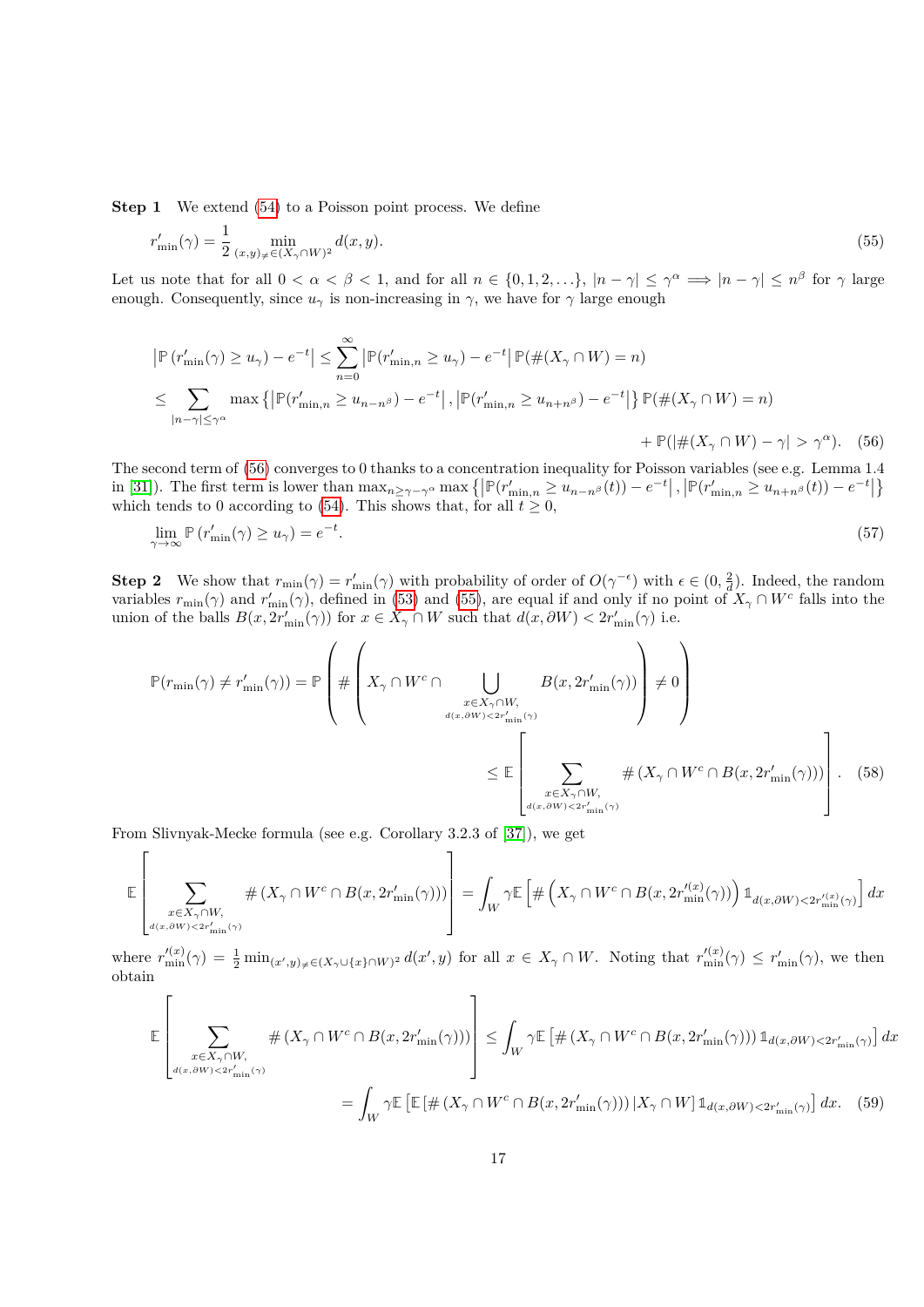Since  $\#(X_{\gamma} \cap W^c \cap B(x, 2r'_{\min}(\gamma)))$  is Poisson distributed, we get

<span id="page-17-0"></span>
$$
\gamma \mathbb{E} \left[ \mathbb{E} \left[ \# \left( X_{\gamma} \cap W^{c} \cap B(x, 2r'_{\min}(\gamma)) \right) | X_{\gamma} \cap W \right] \mathbb{1}_{d(x, \partial W) < 2r'_{\min}(\gamma)} \right]
$$
\n
$$
= \gamma^{2} \mathbb{E} \left[ \lambda_{d} (W^{c} \cap B(x, 2r'_{\min}(\gamma))) \mathbb{1}_{d(x, \partial W) < 2r'_{\min}(\gamma)} \right] \leq 2^{d} \kappa_{d} \cdot \gamma^{2} \mathbb{E} \left[ r'_{\min}(\gamma)^{d} \mathbb{1}_{d(x, \partial W) < 2r'_{\min}(\gamma)} \right]. \tag{60}
$$

Using [\(58\)](#page-16-2), [\(59\)](#page-16-3), [\(60\)](#page-17-0) and Fubini's theorem, we obtain

<span id="page-17-3"></span>
$$
\mathbb{P}(r_{\min}(\gamma) \neq r'_{\min}(\gamma)) \leq 2^d \kappa_d \cdot \gamma^2 \mathbb{E}\left[r'^{d}_{\min}(\gamma) \int_W \mathbb{1}_{d(x,\partial W) < 2r'_{\min}(\gamma)} dx\right] \leq c \cdot \gamma^2 \mathbb{E}\left[r'^{d+1}_{\min}(\gamma)\right].\tag{61}
$$

The last inequality comes from Steiner formula (see (14.5) in [\[37\]](#page-21-4)) and *c* denotes a constant depending on *W*. Hence, to show that

<span id="page-17-1"></span>
$$
\mathbb{P}\left(r_{\min}(\gamma) \neq r'_{\min}(\gamma)\right) \underset{\gamma \to \infty}{\longrightarrow} 0\tag{62}
$$

we have to find some upper-bound of  $\gamma^2 \mathbb{E}[r_{\min}^{d+1}(\gamma)]$ . We know, from [\(57\)](#page-16-4) and [\(52\)](#page-15-2), that  $\gamma^2 r_{\min}^{d}(\gamma)$  tends to 0 in distribution but it does not imply [\(62\)](#page-17-1). Lemma [6](#page-17-2) below provides an estimate of the deviation probabilities of  $\gamma^2 r'^{d}_{\min}(\gamma)$  when the window W is a cube.

<span id="page-17-2"></span>**Lemma 6.** Let *C* be a cube of side *M* and  $X_\gamma$  a Poisson point process of intensity  $\gamma$ . Let us denote by

$$
r'_{\min|C}(\gamma) = \frac{1}{2} \min_{(x,y)_{\neq} \in (X_{\gamma} \cap C)^2} d(x,y).
$$

Then, for all  $u \le \min\{\frac{1}{4}Md^{1/2}, \frac{1}{2}d^{1/2}\gamma^{-1/d}\}\$ , there exists a constant  $c(M)$  such that

$$
\mathbb{P}(r'_{\min|C}(\gamma) \ge u) \le e^{-c(M)\gamma^2 u^d}.
$$

**Proof of Lemma [6.](#page-17-2)** Let  $u \le \min\{\frac{1}{4}Md^{1/2}, \frac{1}{2}d^{1/2}\gamma^{-1/d}\}$  be fixed.

We subdivide the cube  $C = [0, M]^d$  into a set of N subcubes  $C_1, \ldots, C_N$  of equal size c with  $c = 2d^{-1/2}u$  and  $\mathcal{N} = |Mc^{-1}|^d$ . Since diam $(C_i) = 2u$  for each  $i \leq \mathcal{N}$ , we obtain

$$
\mathbb{P}(r'_{\min|C}(\gamma) \ge u) \le \mathbb{P}\left(\bigcap_{i=1}^{\mathcal{N}} \{\#(C_i \cap X_{\gamma}) \le 1\}\right) = \left(e^{-\gamma c^d} (1 + \gamma c^d)\right)^{\mathcal{N}}.
$$

Replacing  $c^d$  by  $2^d d^{-d/2} u^d$  and  $\mathcal N$  by  $\lfloor 2^{-1} M d^{1/2} u^{-1} \rfloor^d$  we obtain the following inequality:

 $\mathbb{P}(r'_{\min|C}(\gamma) \geq u) \leq e^{\lfloor 2^{-1}Md^{1/2}u^{-1}\rfloor^d \left(\log(1+\gamma 2^dd^{-d/2}u^d) - \gamma 2^dd^{-d/2}u^d\right)}$ *.*

Since  $\gamma 2^d d^{-d/2} u^d \leq 1$  and  $2M^{-1} d^{-1/2} u \leq \frac{1}{2}$ , we have  $\log(1 + \gamma 2^d d^{-d/2} u^d) - \gamma 2^d d^{-d/2} u^d \leq -\frac{1}{4} 2^{2d} d^{-d} \gamma^2 u^{2d}$  and  $\left[2^{-1}Md^{1/2}u^{-1}\right]^d \geq (2^{-1}Md^{1/2}u^{-1} - 1)^d \geq 2^{-2d}M^d d^{d/2}u^{-d}$ . Hence

$$
\mathbb{P}(r'_{\min|C}(\gamma) \ge u) \le e^{-\frac{1}{4}d^{-d/2}M^d\gamma^2u^d} = e^{-c(M)\gamma^2u^d}
$$

where  $c(M) = \frac{1}{4}d^{-d/2}M^d$ 

.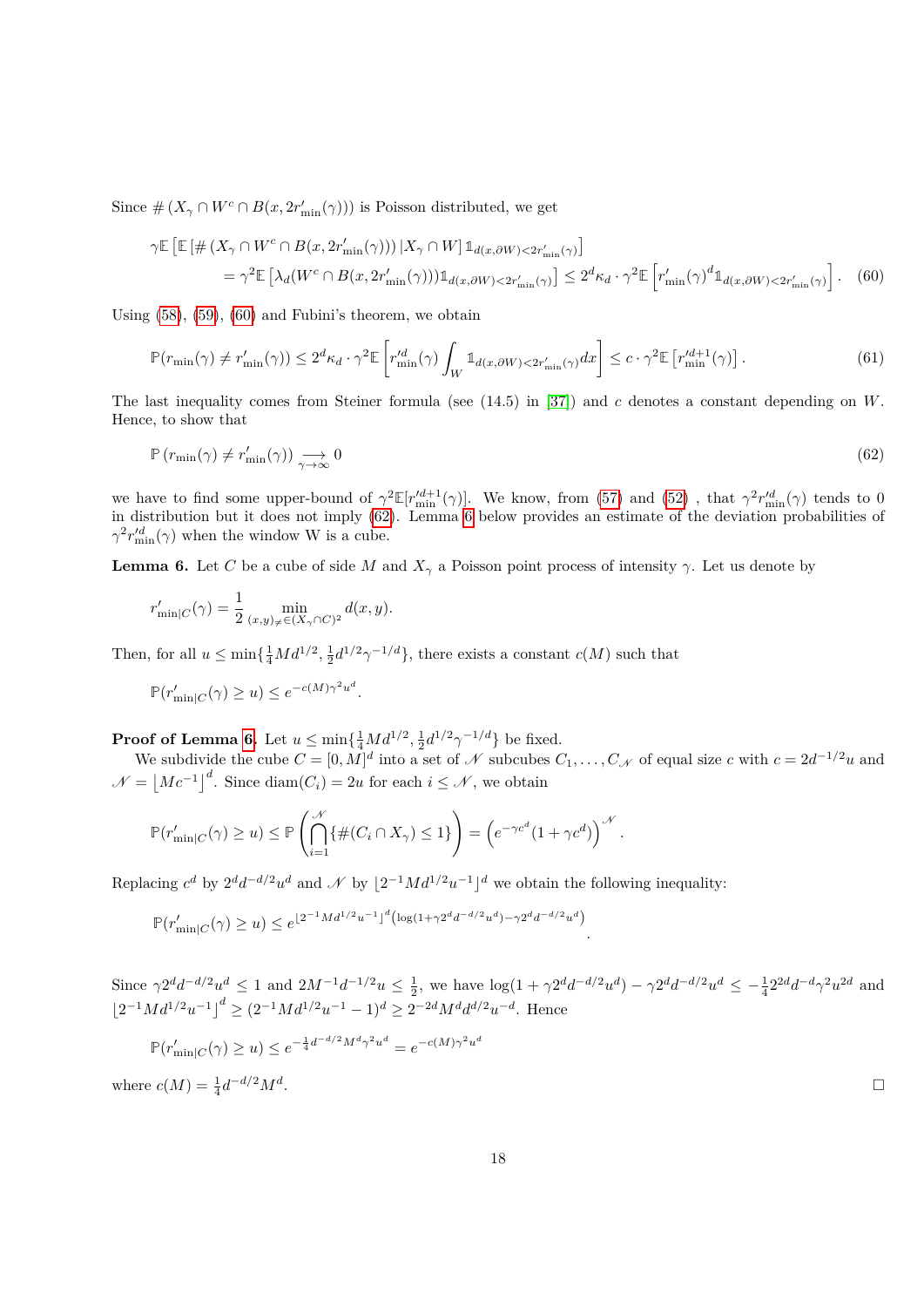Now, we can derive an upper-bound of  $\gamma^2 \mathbb{E}[r'^{d+1}_{\min}(\gamma)]$ . Indeed, since *W* has non-empty interior, there exists a cube *C* of side *M* included in *W*. Using the fact that  $\#(X_{\gamma} \cap C) \geq 2 \Longrightarrow r'_{\min}(\gamma) \leq r'_{\min|C}(\gamma)$ , we get

$$
\gamma^2 \mathbb{E}[r_{\min}^{d+1}(\gamma)] = \gamma^2 \int_0^{\text{diam}(W)} \mathbb{P}(r_{\min}^{d+1}(\gamma) \ge s) ds
$$
  

$$
\le \text{diam}(W) \gamma^2 \mathbb{P}(\#(X_\gamma \cap C) \le 1) + \gamma^2 \int_0^{Md^{1/2}} \mathbb{P}(r_{\min|C}^{d+1}(\gamma) \ge s) ds. \quad (63)
$$

The first term of the right-hand side of [\(63\)](#page-18-1) is decreasing exponentially fast to 0 since  $\#(X_\gamma \cap C)$  is Poisson distributed of mean  $\gamma M^d$ . For the second term, let us consider a fixed  $\epsilon$  in  $(0, \frac{2}{d})$ . Then

$$
\gamma^{2} \int_{0}^{Md^{1/2}} \mathbb{P}(r'^{d+1}_{\min|C}(\gamma) \ge s) ds = \int_{0}^{\gamma^{-(2+\epsilon)}} \gamma^{2} \mathbb{P}\left(r'_{\min|C}(\gamma) \ge s^{1/(d+1)}\right) ds + \int_{\gamma^{-(2+\epsilon)}}^{Md^{1/2}} \gamma^{2} \mathbb{P}\left(r'_{\min|C}(\gamma) \ge s^{1/(d+1)}\right) ds
$$
  

$$
\le \gamma^{-\epsilon} + Md^{1/2} \gamma^{2} \mathbb{P}\left(r'_{\min|C}(\gamma) \ge \gamma^{-(2+\epsilon)/(d+1)}\right).
$$
 (64)

Since  $\epsilon > 0$ , we have  $\gamma^{-(2+\epsilon)/(d+1)} \le \min\{\frac{1}{4}Md^{1/2}, \frac{1}{2}d^{1/2}\gamma^{-1/d}\}\$  for  $\gamma$  large enough. Hence, from Lemma [6](#page-17-2) applied to  $u := \gamma^{-(2+\epsilon)/(d+1)}$ , we deduce that for  $\gamma$  large enough,

<span id="page-18-2"></span>
$$
\gamma^2 \int_0^{Md^{1/2}} \mathbb{P}(r_{\min|C}^{d+1}(\gamma) \ge s) ds \le \gamma^{-\epsilon} + Md^{1/2} \gamma^2 e^{-c(M)\gamma^{(2-\epsilon d)/(d+1)}}. \tag{65}
$$

The last term of the right-hand side of [\(65\)](#page-18-2) converges exponentially fast to 0 as  $\gamma$  goes to infinity since  $\epsilon < \frac{2}{d}$ . Combining that argument with [\(61\)](#page-17-3), [\(63\)](#page-18-1) and [\(65\)](#page-18-2), we deduce that

$$
\mathbb{P}\left(r_{\min}(\gamma) \neq r'_{\min}(\gamma)\right) = O\left(\gamma^{-\epsilon}\right). \tag{66}
$$

We then deduce from [\(57\)](#page-16-4) and [\(66\)](#page-18-0) that

$$
\left| \mathbb{P} \left( r'_{\min}(\gamma) \ge u_{\gamma} \right) - e^{-t} \right| \le \left| \mathbb{P} \left( r'_{\min}(\gamma) \ge u_{\gamma} \right) - e^{-t} \right| + 2 \mathbb{P} \left( r_{\min}(\gamma) \ne r'_{\min}(\gamma) \right) \underset{\gamma \to \infty}{\longrightarrow} 0.
$$

<span id="page-18-1"></span><span id="page-18-0"></span> $\Box$ 

**Remark**. The rate for the convergence in distribution of  $r_{\text{min}}(\gamma)$  to the Weibull distribution can be estimated. For instance, we can show that Theorem 2.1 in [\[38\]](#page-21-18) implies the rate of convergence of  $r'_{\text{min}}(\gamma)$ . Another way to get it is to use Theorem 1 in [\[1\]](#page-20-12). We then obtain that there exists positive constants *c*(*W*) and Γ(*W*) such that, for all  $\epsilon < \frac{2}{d}, t \ge 0$  and  $\gamma \ge \Gamma(W)$ ,

$$
\left| \mathbb{P} \left( 2^{d-1} \kappa_d \gamma^2 r_{\min}(\gamma)^d \ge t \right) - e^{-t} \right| \le c(W) \gamma^{-\min\{\frac{1}{2}, \epsilon\}}.
$$

The study of more extremes for general tessellations and their rates of convergence will be developed in a future paper.

# **Appendix**

**Proof of Lemma [3.](#page-9-0)** Actually, we show the following deterministic result: let  $K \geq 2$ ,  $k \lt N$ ,  $(x_1, \ldots, x_K) \in$  $W_K(n_1,\ldots,n_K)$  with  $(n_1,\ldots,n_K) \neq (K,0,\ldots,0)$  and  $(y_1,\ldots,y_k) \in \bigcup_{i=1}^K B(x_i,2u_\gamma)$  such that  $\{x_K\} \cup \{y_k\}$  are in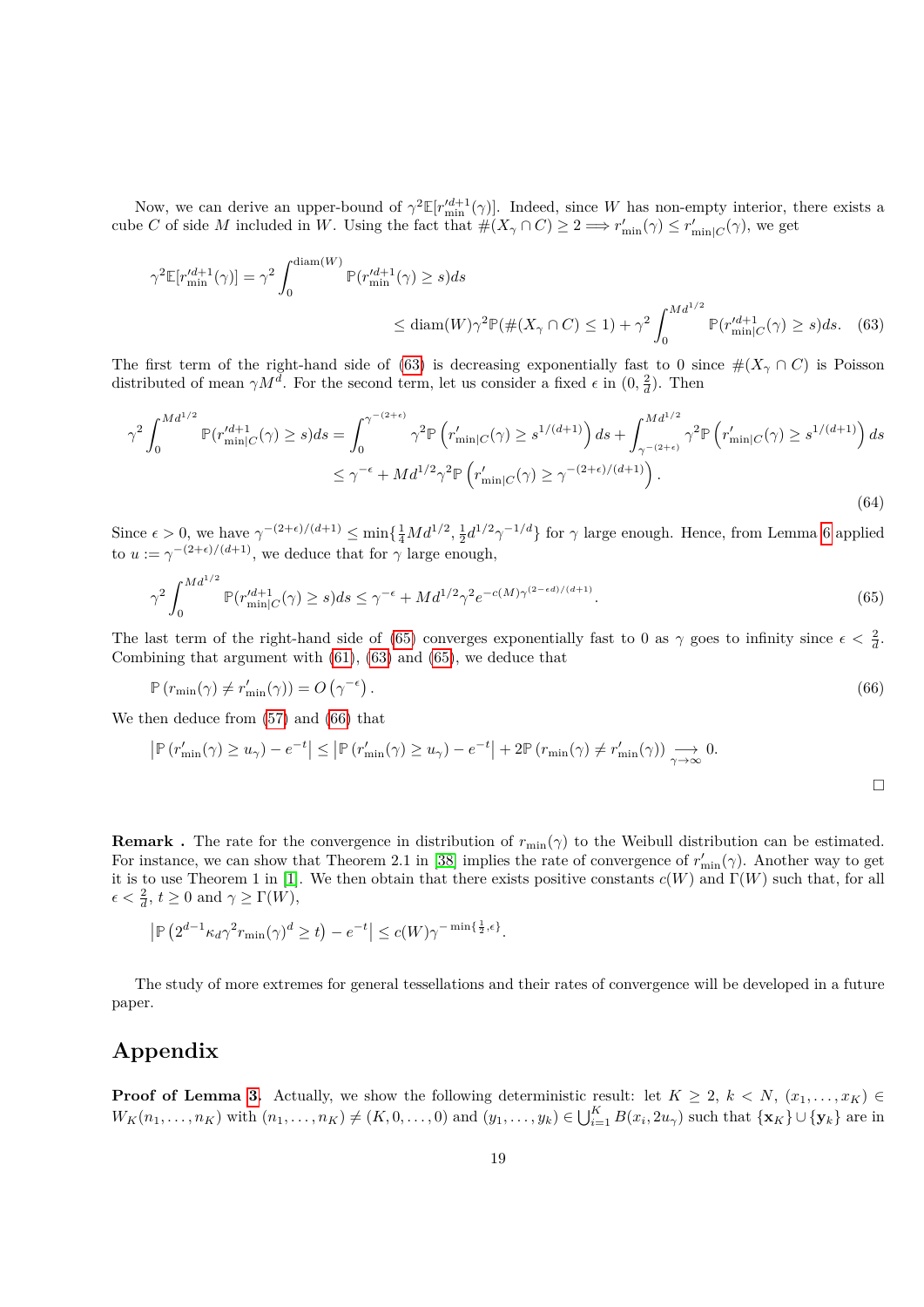general position i.e. each subset of size  $n < d+1$  is affinely independent (see [\[40\]](#page-22-1)). Then there exists  $i \leq K$  such that sphere  $S(x_i, u_\gamma)$  is not covered by the induced spherical caps  $\{\mathscr{A}_{x_j}(x_i), i \neq j \leq K\} \cup \{\mathscr{A}_{y_m}(x_i), m \leq k\}.$ 

Indeed, from [\(25\)](#page-9-2) there exists a connected component of  $\bigcup_{i=1}^{K} B(x_i, 2u_\gamma)$  of size  $1 \leq l \leq K$ , say  $\bigcup_{i=1}^{l} B(x_i, 2u_\gamma)$ without loss of generality, such that  $N_l < d+1$  with

<span id="page-19-0"></span>
$$
N_l = \# \left( \{ \mathbf{y}_k \} \cap \bigcup_{i=1}^l B(x_i, 2u_\gamma) \right) \tag{67}
$$

Since  $\{x_l\} \cup \{y_{N_l}\}\$  are in general position, the family  $\{x_l\}$  is not included in the convex hull of  $\{y_{N_l}\}\$ . In particular, there exists  $i \leq l$  such that  $x_i$  is not in the convex hull of  $\{x_l\} \cup \{y_{N_l}\} - \{x_i\}$ . Since a Voronoi cell induced by a finite number of points is not bounded if and only if its nucleus is an extremal point of the polytope induced by the points, it implies that the circumscribed radius of  $C_{\{\mathbf{x}_1\}\cup\{\mathbf{y}_{N_l}\}}(x_i)$  is not finite i.e.  $S(x_i, u_\gamma)$  is not  $\Box$ covered.  $\Box$ 

**Proof of Lemma [4.](#page-12-1)** We show the following deterministic result: let  $K \geq 2, k < N', (x_1, \ldots, x_K) \in W_K(n_1, \ldots, n_K)$ with  $(n_1,\ldots,n_K) \neq (K,0,\ldots,0)$  and  $(y_1,\ldots,y_k) \in \bigcup_{i=1}^K B(x_i,2u_\gamma)$  such that  $\{\mathbf{x}_K\} \cup \{\mathbf{y}_k\}$  are in general position. Then there exists  $i \leq K$  such that either the sphere  $S(x_i, u_\gamma)$  is not covered by the induced spherical caps  $\{\mathscr{A}_{x_j}(x_i), i \neq j \leq K\} \cup \{\mathscr{A}_{y_m}(x_i), m \leq k\} \text{ or } F_1(C_{\{\mathbf{x}_K\} \cup {\{\mathbf{y}_k\}}}(x_i)) \leq 3.$ 

Indeed, from [\(39\)](#page-12-3) there exists a connected component of  $\bigcup_{i=1}^{K} B(x_i, 2u_\gamma)$  of size  $1 \leq l \leq K$ , say  $\bigcup_{i=1}^{l} B(x_i, 2u_\gamma)$ without loss of generality, such that  $N_l < 4$  if  $l = 1, 2$  and  $N_l < 3$  if  $l \geq 3$  where  $N_l$  is given in [\(67\)](#page-19-0).

- If  $l = 1$ , either  $S(x_1, u_\gamma)$  is covered or  $F_1(C_{\{\mathbf{x}_K\}\cup \{\mathbf{y}_k\}}(x_1)) = F_1(C_{\{x_1\}\cup \{\mathbf{y}_{N_1}\}}(x_1)) \leq 3$  since  $N_1 \leq 3$ .
- If  $l \geq 3$  $l \geq 3$ , from Lemma 3 there exists  $i \leq l$  such that  $S(x_i, u_\gamma)$  is not covered.
- If  $l = 2$ , we can assume that  $N_2 = 3$ . We have to prove that if  $y_3 = \{y_1, y_2, y_3\}$  is a set of three points in  $B(x_1, 2u_\gamma) \cup B(x_2, 2u_\gamma)$ , then the following properties 1 and 2 below cannot hold simultaneously.

1. The circles  $S(x_1, u_\gamma)$  and  $S(x_2, u_\gamma)$  are covered by the induced circular caps

$$
\{\mathscr{A}_{x_1}(x_2), \mathscr{A}_{x_2}(x_1)\} \cup \{\mathscr{A}_{y_m}(x_i), m \leq 3\}.
$$

2. The number of edges of the Voronoi cells satisfy  $F_1(C_{\{x_1,x_2,y_3\}}(x_1)) \geq 4$  and  $F_1(C_{\{x_1,x_2,y_3\}}(x_2)) \geq 4$ .

Let us assume that Properties 1 and 2 hold simultaneously. Let us denote by *G* the Delaunay graph associated to  $\{x_1, x_2, y_1, y_2, y_3\}$ . Then *G* is a connected planar graph with  $v = 5$  vertices and *e* edges. From Euler's formula on planar graphs,  $e \leq 3v - 6$  i.e.

$$
e \le 9.\tag{68}
$$

From Property 1 and according to the proof of Lemma [3,](#page-9-0)  $x_1, x_2$  are in the convex hull of  $\{y_1, y_2, y_3\}$  i.e.  $\{y_1, y_2\}$ ,  $\{y_1, y_3\}$  and  $\{y_2, y_3\}$  are edges of the associated Delaunay triangulation. From Property 2,  $x_1, x_2$ are connected to every point i.e.  $\{x_1, x_2\}$ ,  $\{x_1, y_1\}$ ,  $\{x_1, y_2\}$ ,  $\{x_1, y_3\}$ ,  $\{x_2, y_1\}$ ,  $\{x_2, y_2\}$  and  $\{x_2, y_3\}$  are also edges of the Delaunay triangulation. The total number of these edges is  $e = 10$ . This contradicts [\(68\)](#page-19-1).

 $\Box$ 

#### <span id="page-19-1"></span>**Acknowledgement**

This work was partially supported by the French ANR grant PRESAGE (ANR-11-BS02-003) and the French research group GeoSto (CNRS-GDR3477).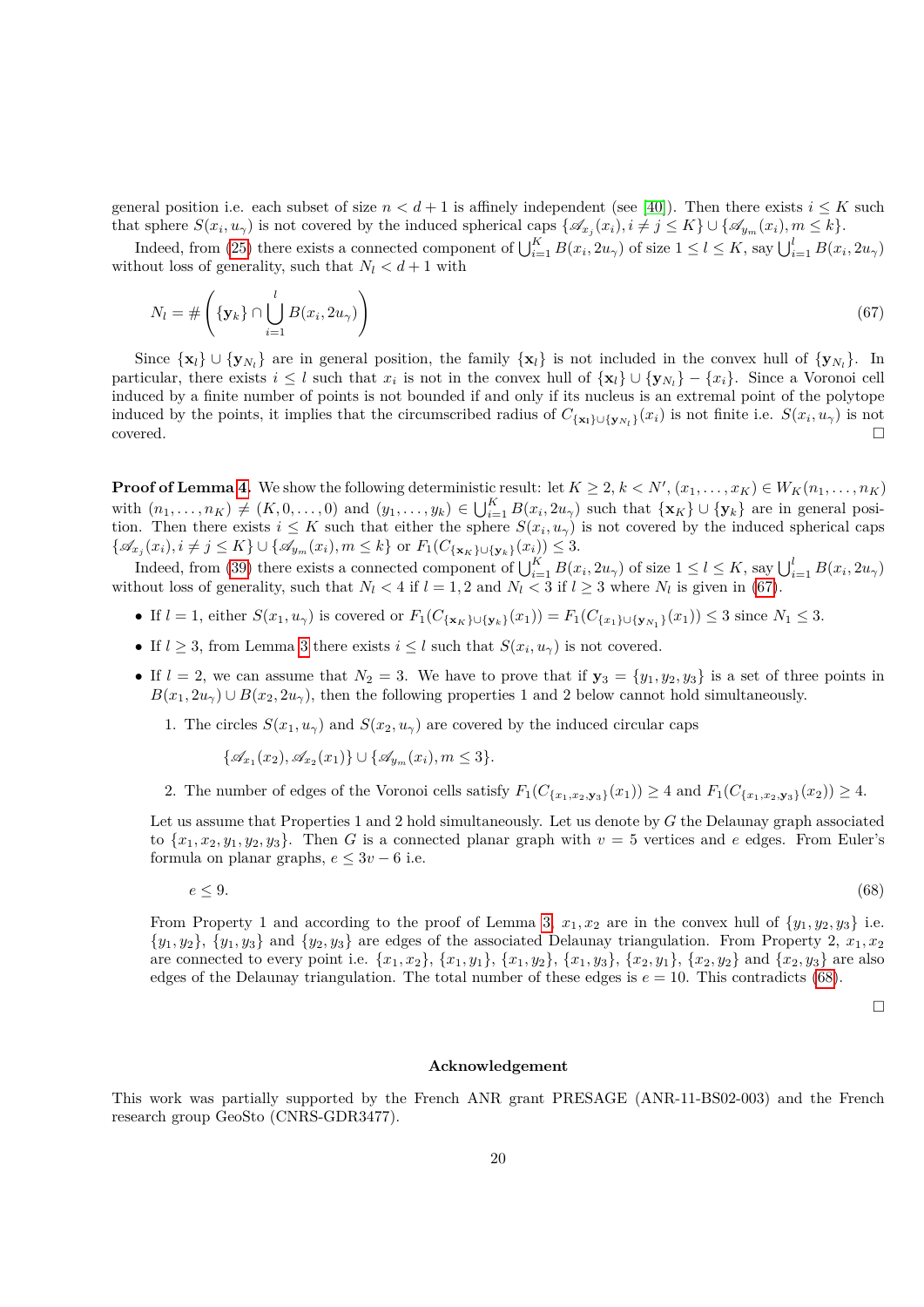#### **References**

- <span id="page-20-12"></span>[1] R. Arratia, L. Goldstein, and L. Gordon. Poisson approximation and the Chen-Stein method. *Statist. Sci.*, 5(4):403–434, 1990.
- <span id="page-20-0"></span>[2] F. Baccelli and B. Blaszczyszyn. *Stochastic Geometry and Wireless Networks Volume 2: APPLICATIONS*. Foundations and Trends® in Networking: Vol. 4: No 1-2, pp 1-312., 2009.
- <span id="page-20-4"></span>[3] V. Baumstark and G. Last. Some distributional results for Poisson-Voronoi tessellations. *Adv. in Appl. Probab.*, 39(1):16–40, 2007.
- <span id="page-20-10"></span>[4] P. Calka. The distributions of the smallest disks containing the Poisson-Voronoi typical cell and the Crofton cell in the plane. *Adv. in Appl. Probab.*, 34(4):702–717, 2002.
- <span id="page-20-3"></span>[5] P. Calka. An explicit expression for the distribution of the number of sides of the typical Poisson-Voronoi cell. *Adv. in Appl. Probab.*, 35(4):863–870, 2003.
- <span id="page-20-1"></span>[6] P. Calka. Tessellations. In *New perspectives in stochastic geometry*, pages 145–169. Oxford Univ. Press, Oxford, 2010.
- <span id="page-20-18"></span>[7] V. Capasso and E. Villa. On the geometric densities of random closed sets. *Stoch. Anal. Appl.*, 26(4):784–808, 2008.
- <span id="page-20-8"></span>[8] L. de Haan and A. Ferreira. *Extreme value theory*. Springer Series in Operations Research and Financial Engineering. Springer, New York, 2006. An introduction.
- <span id="page-20-14"></span>[9] S. G. Foss and S. A. Zuyev. On a Voronoi aggregative process related to a bivariate Poisson process. *Adv. in Appl. Probab.*, 28(4):965–981, 1996.
- <span id="page-20-17"></span>[10] S. Graf and H. Luschgy. *Foundations of quantization for probability distributions*, volume 1730 of *Lecture Notes in Mathematics*. Springer-Verlag, Berlin, 2000.
- <span id="page-20-2"></span>[11] L. Heinrich and L. Muche. Second-order properties of the point process of nodes in a stationary Voronoi tessellation. *Math. Nachr.*, 281(3):350–375, 2008.
- <span id="page-20-13"></span>[12] L. Heinrich, H. Schmidt, and V. Schmidt. Limit theorems for stationary tessellations with random inner cell structures. *Adv. in Appl. Probab.*, 37(1):25–47, 2005.
- <span id="page-20-11"></span>[13] N. Henze. The limit distribution for maxima of "weighted" *r*th-nearest-neighbour distances. *J. Appl. Probab.*, 19(2):344–354, 1982.
- <span id="page-20-7"></span>[14] M. Heveling and M. Reitzner. Poisson-Voronoi approximation. *Ann. Appl. Probab.*, 19(2):719–736, 2009.
- <span id="page-20-5"></span>[15] D. Hug, M. Reitzner, and R. Schneider. Large Poisson-Voronoi cells and Crofton cells. *Adv. in Appl. Probab.*, 36(3):667–690, 2004.
- <span id="page-20-9"></span>[16] S. R. Jammalamadaka and S. Janson. Limit theorems for a triangular scheme of *U*-statistics with applications to inter-point distances. *Ann. Probab.*, 14(4):1347–1358, 1986.
- <span id="page-20-15"></span>[17] S. Janson. Random coverings in several dimensions. *Acta Math.*, 156(1-2):83–118, 1986.
- <span id="page-20-6"></span>[18] L. Ju, M. Gunzburger, and W. Zhao. Adaptive finite element methods for elliptic PDEs based on conforming centroidal Voronoi-Delaunay triangulations. *SIAM J. Sci. Comput.*, 28(6):2023–2053, 2006.
- <span id="page-20-16"></span>[19] E. Khmaladze and N. Toronjadze. On the almost sure coverage property of Voronoi tessellation: the  $\mathbb{R}^1$  case. *Adv. in Appl. Probab.*, 33(4):756–764, 2001.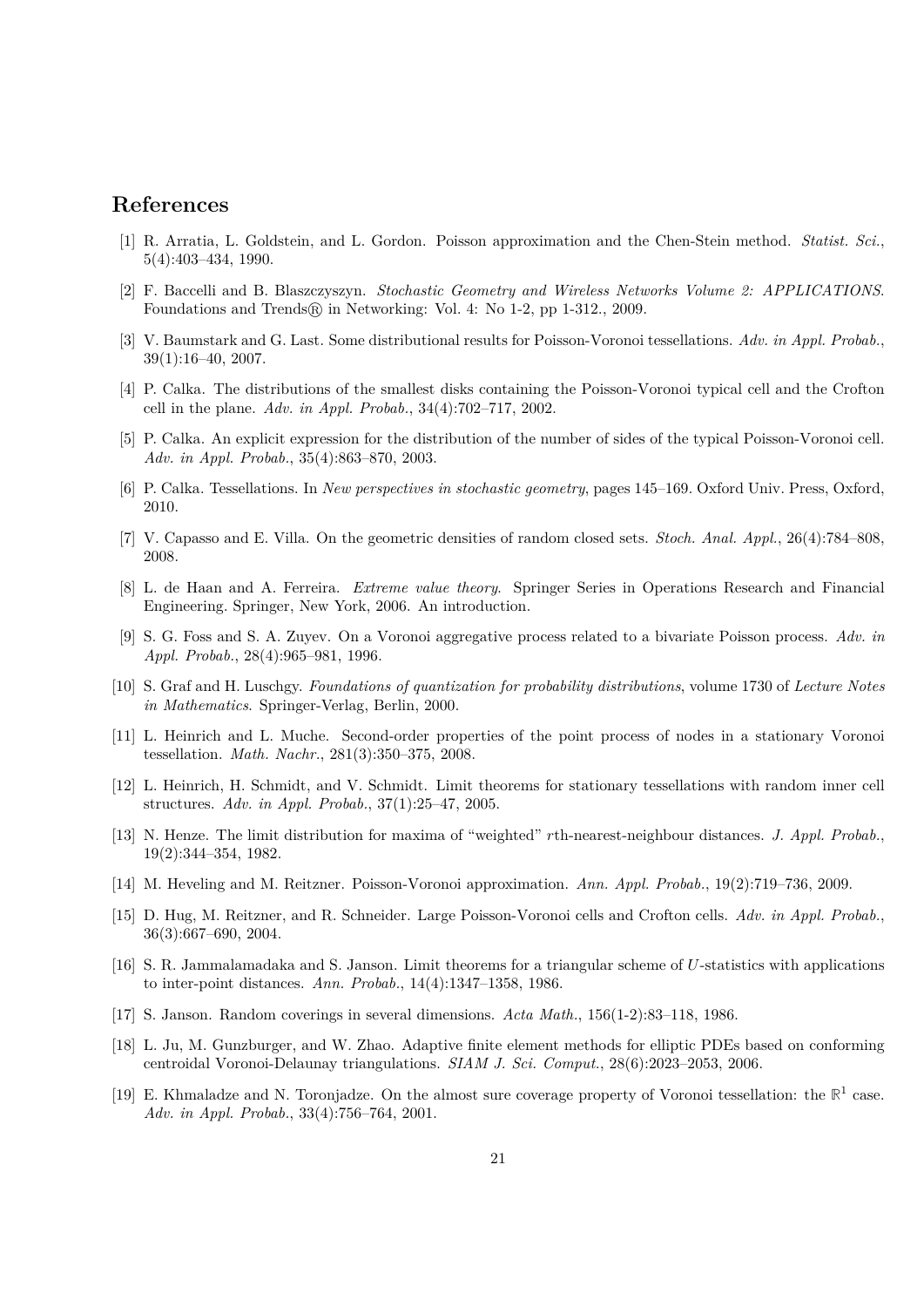- <span id="page-21-15"></span>[20] C. Lantuéjoul, J. N. Bacro, and L. Bel. Storm processes and stochastic geometry. *Extremes*, 14(4):413–428, 2011.
- <span id="page-21-11"></span>[21] M. R. Leadbetter. On extreme values in stationary sequences. *Z. Wahrscheinlichkeitstheorie und Verw. Gebiete*, 28:289–303, 1973/74.
- <span id="page-21-16"></span>[22] M. R. Leadbetter. Extremes and local dependence in stationary sequences. *Z. Wahrsch. Verw. Gebiete*, 65(2):291–306, 1983.
- <span id="page-21-9"></span>[23] G. LeCaer and J.S. Ho. The Voronoi tessellation generated from eigenvalues of complex random matrices. *Journal of Physics A: Mathematical and General*, 23:3279–3295, 1990.
- <span id="page-21-10"></span>[24] R. M. Loynes. Extreme values in uniformly mixing stationary stochastic processes. *Ann. Math. Statist.*, 36:993–999, 1965.
- <span id="page-21-14"></span>[25] M. Mayer and I. Molchanov. Limit theorems for the diameter of a random sample in the unit ball. *Extremes*, 10(3):129–150, 2007.
- <span id="page-21-6"></span>[26] J. Møller. Random tessellations in **R***<sup>d</sup>* . *Adv. in Appl. Probab.*, 21(1):37–73, 1989.
- <span id="page-21-5"></span>[27] J. Møller. *Lectures on random Vorono˘ı tessellations*, volume 87 of *Lecture Notes in Statistics*. Springer-Verlag, New York, 1994.
- <span id="page-21-8"></span>[28] J. Møller and R. P. Waagepetersen. *Statistical inference and simulation for spatial point processes*, volume 100 of *Monographs on Statistics and Applied Probability*. Chapman & Hall/CRC, Boca Raton, FL, 2004.
- <span id="page-21-7"></span>[29] L. Muche. The Poisson-Voronoi tessellation: relationships for edges. *Adv. in Appl. Probab.*, 37(2):279–296, 2005.
- <span id="page-21-3"></span>[30] A. Okabe, B. Boots, K. Sugihara, and S. N. Chiu. *Spatial tessellations: concepts and applications of Voronoi diagrams*. Wiley Series in Probability and Statistics. John Wiley & Sons Ltd., Chichester, second edition, 2000.
- <span id="page-21-13"></span>[31] M. Penrose. *Random geometric graphs*, volume 5 of *Oxford Studies in Probability*. Oxford University Press, Oxford, 2003.
- <span id="page-21-0"></span>[32] A. Poupon. Voronoi and Voronoi-related tessellations in studies of protein structure and interaction. *Current Opinion in Structural Biology*, 14(2):233–241, 2004.
- <span id="page-21-1"></span>[33] M. Ramella, W. Boschin, D. Fadda, and M. Nonino. Finding galaxy clusters using Voronoi tessellations. *Astronomy and Astrophysics*, 368:776–786, 2001.
- <span id="page-21-17"></span>[34] M. Reitzner, E. Spodarev, and D. Zaporozhetsz. Set reconstruction by Voronoi cells. *Adv. in Appl. Probab.*, 44:938–953, 2012.
- <span id="page-21-12"></span>[35] S. I. Resnick. *Extreme values, regular variation, and point processes*, volume 4 of *Applied Probability. A Series of the Applied Probability Trust*. Springer-Verlag, New York, 1987.
- <span id="page-21-2"></span>[36] W. L. Roque. Introduction to Voronoi Diagrams with Applications to Robotics and Landscape Ecology. *Proceedings of the II Escuela de Matematica Aplicada*, 01:1–27, 1997.
- <span id="page-21-4"></span>[37] R. Schneider and W. Weil. *Stochastic and integral geometry*. Probability and its Applications (New York). Springer-Verlag, Berlin, 2008.
- <span id="page-21-18"></span>[38] M. Schulte and C. Thäle. The scaling limit of Poisson-driven order statistics with applications in geometric probability. *Stochastic Process. Appl.*, 122(12):4096–4120, 2012.